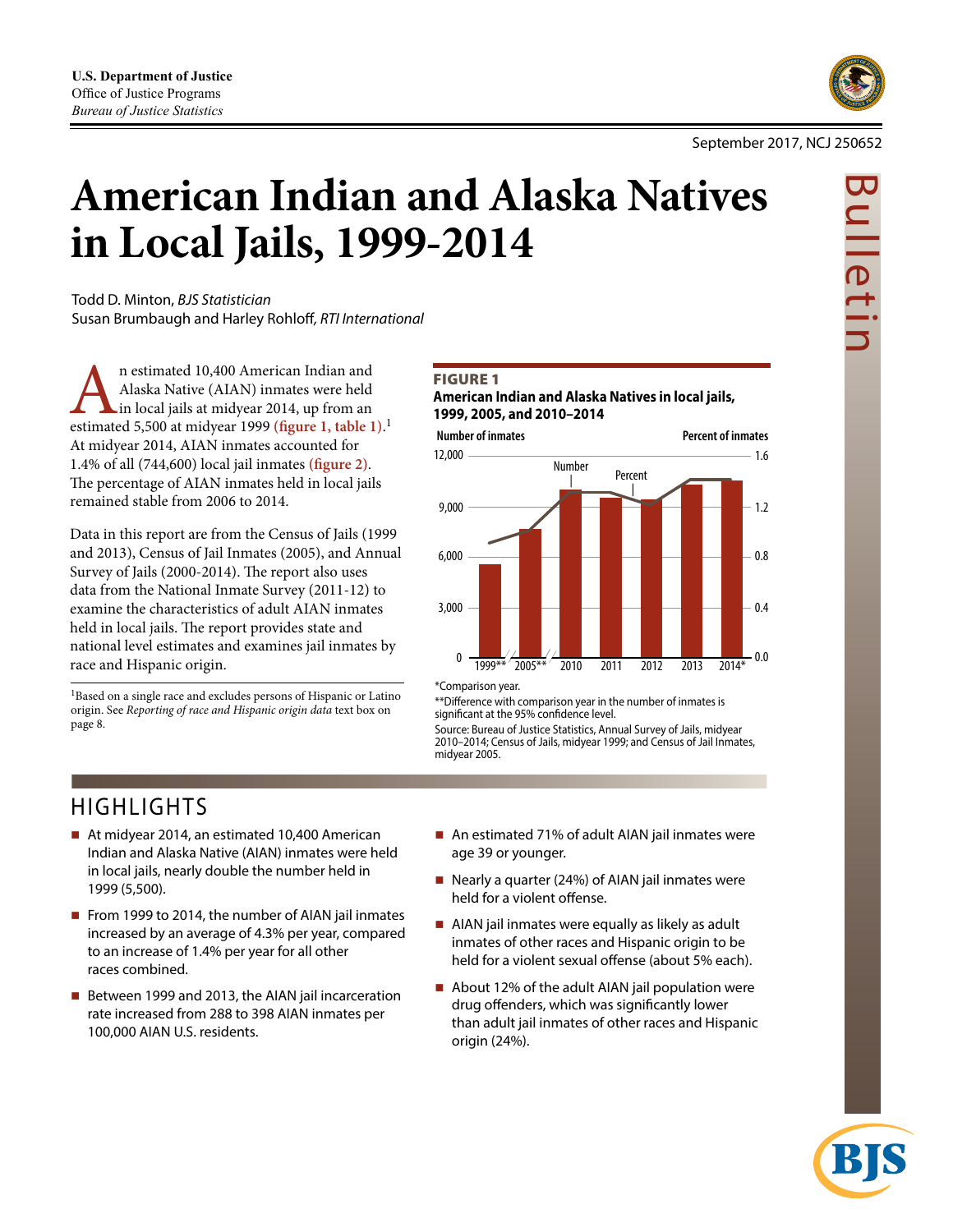#### Figure 2

**Inmates of races and Hispanic origin other than American Indians and Alaska Natives in local jails, 1999, 2005, and 2010-2014**



\*Comparison year.

\*\*Difference with comparison year in the number of inmates is significant at the 95% confidence level.

Source: Bureau of Justice Statistics, Annual Survey of Jails, midyear 2010–2014; Census of Jails, midyear 1999; and Census of Jail Inmates, midyear 2005.

Local jail facilities include confinement facilities administered by local or regional law enforcement agencies and private facilities operated under contract to such agencies. They exclude jails administered by federal, state prison, or tribal authorities. This analysis includes 15 locally operated jails in Alaska, but excludes the combined jails and prison systems in Alaska, Connecticut, Delaware, Hawaii, Rhode Island, and Vermont. In addition to the 10,400 AIAN inmates held in local jails, 21,600 were held in state and federal prisons in 2014. *(*See the text box *More than 34,000 American Indian and Alaska Natives were held in local jails and in state and federal prisons in 2014*.*)*

## **The number of AIANs held in local jails nearly doubled from 1999 to 2014**

While AIAN inmates made up a small proportion of the jail population, the number of AIAN inmates held in county and city jails increased nearly 90% from 1999 to 2014. Non-Hispanic white inmates accounted for 47% of the jail population in 2014, up from 41% in 1999.2 In comparison, the percentage of non-Hispanic black inmates held in local jails declined from 42% in 1999 to 35% in 2014. Hispanics accounted for 15% of the jail population, which was unchanged from 1999 to 2014.

2See *Jail Inmates in 2015*, NCJ 250394, BJS web, December 2016.

#### Table 1

**Estimated number and percent of inmates in local jails, by race and Hispanic origin, 1999–2000 and 2005–2014**

|                                    |               | Total      |           | American Indian and Alaska Native <sup>a</sup> | All other races and Hispanic origin |            |
|------------------------------------|---------------|------------|-----------|------------------------------------------------|-------------------------------------|------------|
| Year                               | <b>Number</b> | Percent    | Number    | Percent                                        | <b>Number</b>                       | Percent    |
| 1999                               | 605,900**     | 100%       | 5,500**   | 0.9%                                           | 600,400**                           | 99.1%      |
| 2000                               | 621,100**     | 100%       | $5,500**$ | 0.9                                            | 615,600**                           | 99.1       |
| 2005                               | 747,500       | 100%       | $7,600**$ | 1.0                                            | 739,900                             | 99.0       |
| 2006                               | 765,800**     | 100%       | 8,400     | 1.1                                            | 757,400**                           | 98.9       |
| 2007                               | 780,200**     | 100%       | 8,600     | 1.1                                            | 771,500**                           | 98.9       |
| 2008                               | 785,500**     | 100%       | 9,000     | 1.1                                            | 776,600**                           | 98.9       |
| 2009                               | 767,400**     | 100%       | 9,400     | 1.2                                            | 758,100**                           | 98.8       |
| 2010                               | 748,700       | 100%       | 9,900     | 1.3                                            | 738,800                             | 98.7       |
| 2011                               | 735,600       | 100%       | 9,400     | 1.3                                            | 726,200                             | 98.7       |
| 2012                               | 744,500       | 100%       | 9,300     | 1.2                                            | 735,300                             | 98.8       |
| 2013                               | 731,200       | 100%       | 10,200    | 1.4                                            | 721,000                             | 98.6       |
| 2013 <sup>b</sup>                  | 731,600       | 100%       | 8,800     | 1.2                                            | 722,800                             | 98.7       |
| 2014*                              | 744,600       | 100%       | 10,400    | 1.4                                            | 734,200                             | 98.6       |
| Average annual change <sup>c</sup> |               |            |           |                                                |                                     |            |
| 1999-2005                          |               | $3.6\%$ ** |           | $5.5%$ **                                      |                                     | $3.5\%$ ** |
| 2005-2010                          |               | 0.0        |           | $5.4**$                                        |                                     | 0.0        |
| 2010-2014                          |               | $-0.1$     |           | 1.2                                            |                                     | $-0.2$     |
| 1999-2014                          |               | $1.4***$   |           | $4.3***$                                       |                                     | $1.4***$   |

Note: Detail may not sum to total due to rounding. Excludes jails in Indian country, jails under federal jurisdiction, and combined jail and prison systems in Alaska, Connecticut, Delaware, Hawaii, Rhode Island, and Vermont. Includes 15 locally operated jails in Alaska. Data are adjusted for survey and item nonresponse. Unless noted, data are based on the number of inmates held on the last weekday in June. See appendix table 1 for reported data, appendix table 2 for standard errors, and appendix table 3 for confidence intervals.

\*Comparison year.

\*\*Difference with comparison year is significant at the 95% confidence level.

<sup>a</sup>Excludes persons of Hispanic or Latino origin.

bData are based on the number of inmates held on December 31, 2013.

cComparisons for significance tests were based on each year group.

Source: Bureau of Justice Statistics, Annual Survey of Jails, midyear 2000 and midyear 2006–2014; Census of Jails, midyear 1999; Census of Jail Inmates, midyear 2005; and Deaths in Custody Reporting Program, Annual Summary on Inmates Under Jail Jurisdiction, yearend 2013.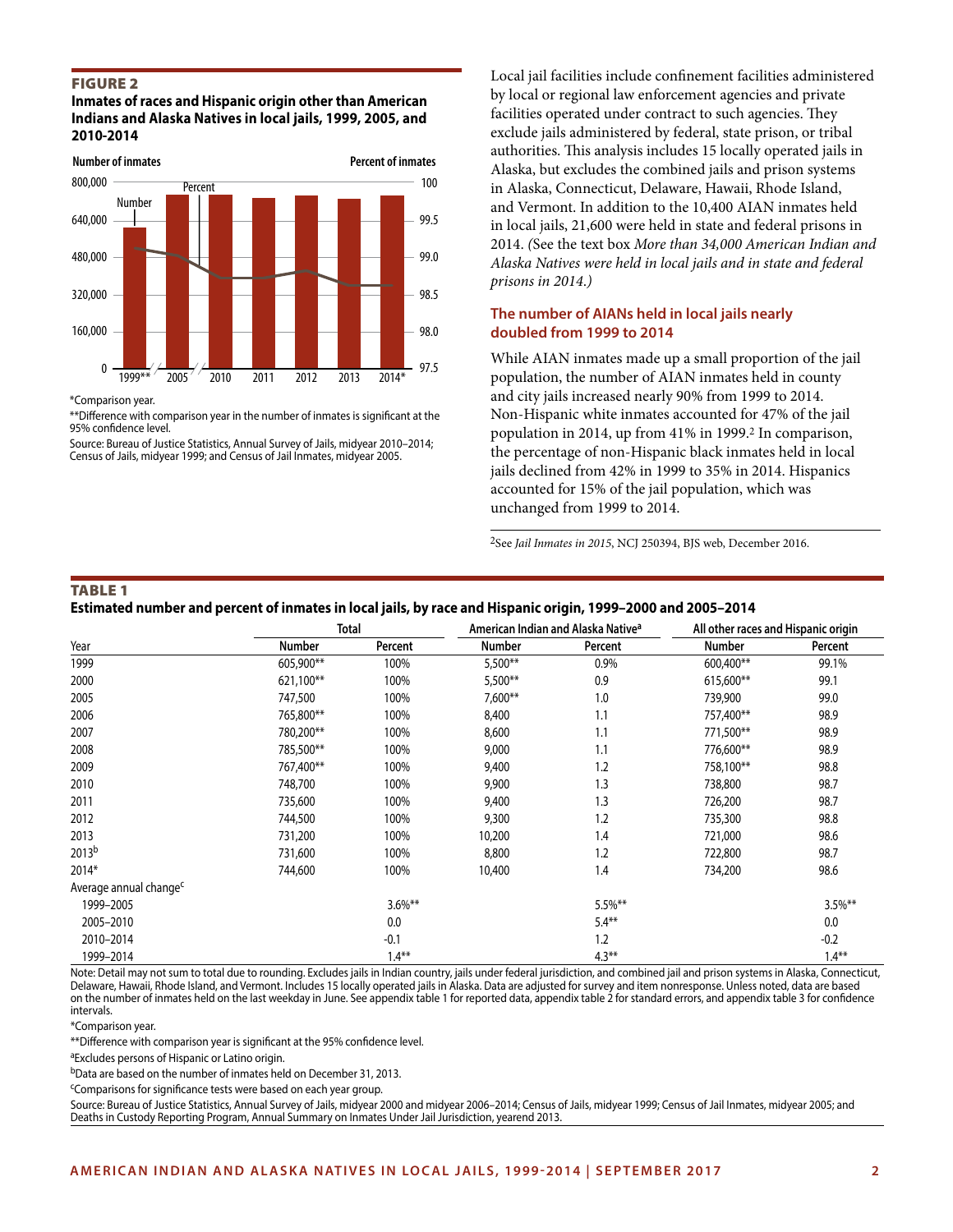From midyear 1999 to midyear 2014, the number of AIAN inmates held in local jails grew by an average of 4.3% each year, compared to an increase of 1.4% per year for all other races and Hispanic origin combined. The average annual growth of AIAN inmates from 1999 to 2005 was 5.5% and 5.4% from 2005 to 2010. In comparison, the number of jail inmates of all other races and Hispanic origin grew an average of 3.5% each year from 1999 to 2005, and remained stable from midyear 2005 to midyear 2014.

### **The majority of AIAN jail inmates were held in the Midwest and West**

AIAN inmates made up 0.2% of all inmates in the Northeast, 0.4% in the South, 2.1% in the Midwest, and 3.0% in the West on December 31, 2013 (the latest year for which statelevel data were available) (not shown). AIAN inmates were held in local jails in nearly every state on December 31, 2013. About 80% of these inmates were held in jurisdictions located in the Midwest and West in 1999, 2005, and 2013 **(figure 3, table 2)**.

From 1999 to 2013, jails in Arizona reported the largest increase in the percentage of AIANs held in local jails, from 8% of the Arizona jail population in 1999 to 11% by yearend 2013. In comparison, jails in California reported the largest decline in percentages, from 9% in 1999 to 6% by yearend 2013.

Based on the absolute jail population at yearend 2013, New Mexico jails held the greatest number of AIAN inmates (1,180), followed by jails in seven states that held at least 500 AIAN inmates: Arizona (970), Oklahoma (850), South Dakota (670), Washington (620), California (550), Wisconsin (540), and Minnesota (500). Eight states held fewer than 10 AIAN inmates at yearend 2013: Massachusetts (9), Mississippi (9), Ohio (7), New Hampshire (6), Georgia (6), West Virginia (3), and Alabama (1). The District of Columbia reported holding no AIAN inmates at yearend 2013.

#### Figure 3

**American Indian and Alaska Natives in local jails, by region, 1999, 2005, and 2013**



Source: Bureau of Justice Statistics, Census of Jails, midyear 1999; Census of Jail Inmates, midyear 2005; and Deaths in Custody Reporting Program, Annual Summary on Inmates Under Jail Jurisdiction, yearend 2013.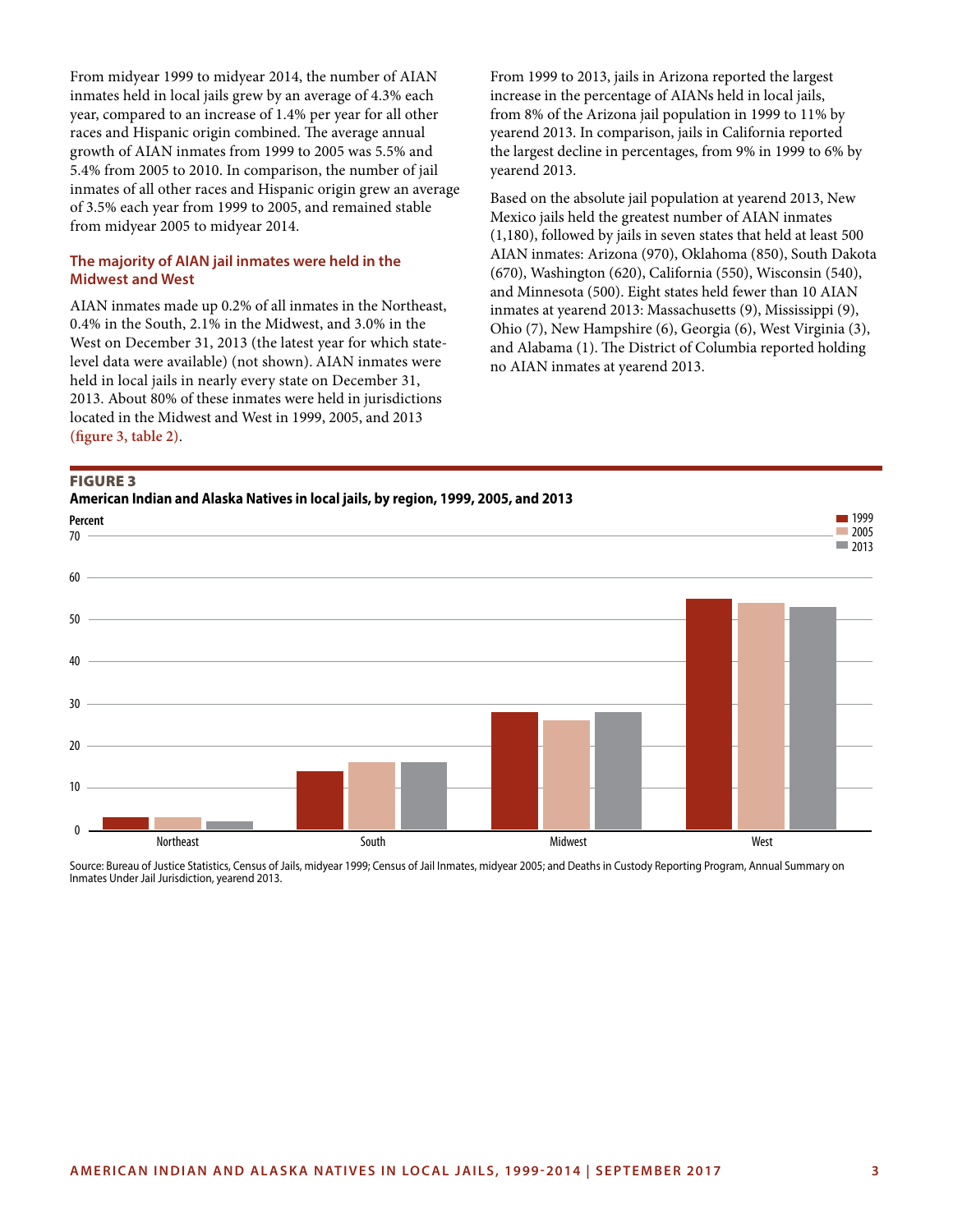# TABLE<sub>2</sub>

### **American Indian and Alaska Natives in local jails, by jurisdiction, 1999, 2005, and 2013**

|                         |                   | Number            |                   |                   | Percent           |                   |
|-------------------------|-------------------|-------------------|-------------------|-------------------|-------------------|-------------------|
| Region and jurisdiction | 1999 <sup>a</sup> | 2005 <sup>a</sup> | 2013 <sup>b</sup> | 1999 <sup>a</sup> | 2005 <sup>a</sup> | 2013 <sup>b</sup> |
| U.S. total              | 5,500             | 7,600             | 8,800             | 100%              | 100%              | 100%              |
| <b>Northeast</b>        | 160               | 240               | 200               | 2.9%              | 3.2%              | 2.3%              |
| Maine                   | $20\,$            | 10                | 20                | 0.4               | 0.1               | $0.2\,$           |
| Massachusetts           | $20\,$            | 20                | 9                 | 0.4               | 0.3               | 0.1               |
| New Hampshire           | 6                 | 3                 | 6                 | 0.1               | $0.0\,$           | 0.1               |
| New Jersey              | $20\,$            | 100               | 20                | 0.4               | 1.3               | 0.2               |
| New York                | 90                | 60                | 100               | 1.6               | 0.8               | 1.1               |
| Pennsylvania            | 10                | 40                | 50                | 0.2               | 0.5               | $0.6\,$           |
| <b>Midwest</b>          | 1,530             | 1,980             | 2,480             | 27.8%             | 26.1%             | 28.2%             |
| Illinois                | 20                | 5                 | 30                | 0.4               | 0.1               | 0.3               |
| Indiana                 | $10$              | 10                | 20                | 0.2               | 0.1               | 0.2               |
| lowa                    | 30                | 30                | 50                | 0.5               | 0.4               | $0.6\,$           |
| Kansas                  | 40                | 70                | 60                | 0.7               | 0.9               | 0.7               |
| Michigan                | 70                | 80                | 100               | 1.3               | 1.1               | 1.1               |
| Minnesota               | 380               | 470               | 500               | 6.9               | 6.2               | 5.7               |
| Missouri                | 3                 | 10                | 10                | 0.1               | 0.1               | 0.1               |
| Nebraska                | 90                | 160               | 150               | 1.6               | 2.1               | 1.7               |
| North Dakota            | 180               | 230               | 340               | 3.3               | 3.0               | 3.9               |
| Ohio                    | $10$              | 6                 | $\overline{7}$    | 0.2               | 0.1               | 0.1               |
| South Dakota            | 310               | 430               | 670               | 5.6               | 5.7               | 7.6               |
| Wisconsin               | 380               | 470               | 540               | 6.9               | 6.2               | 6.1               |
| South                   | 760               | 1,230             | 1,420             | 13.8%             | 16.2%             | 16.1%             |
| Alabama                 | $20\,$            | 20                | 1                 | 0.4               | 0.3               | 0.0               |
| Arkansas                | 9                 | 5                 | 10                | 0.2               | 0.1               | 0.1               |
| District of Columbia    | 0                 | $\mathbf{1}$      | 0                 | 0.0               | $0.0\,$           | $0.0\,$           |
| Florida                 | 8                 | 20                | 30                | 0.1               | 0.3               | 0.3               |
| Georgia                 | 6                 | 6                 | 6                 | 0.1               | 0.1               | 0.1               |
| Kentucky                | 3                 | 10                | 10                | 0.1               | 0.1               | 0.1               |
| Louisiana               | 3                 | $\overline{7}$    | 40                | 0.1               | 0.1               | 0.5               |
| Maryland                | $\overline{4}$    | 9                 | 10                | 0.1               | 0.1               | 0.1               |
| Mississippi             | 20                | 70                | 9                 | 0.4               | 0.9               | 0.1               |
| North Carolina          | 170               | 240               | 340               | 3.1               | 3.2               | 3.9               |
| Oklahoma                | 430               | 740               | 850               | 7.8               | 9.7               | 9.7               |
| South Carolina          | 20                | 20                | 10                | 0.4               | 0.3               | 0.1               |
| Tennessee               | 10                | 10                | 10                | 0.2               | 0.1               | 0.1               |
| Texas                   | 50                | 80                | 30                | 0.9               | 1.1               | 0.3               |
| Virginia                | $10$              | 10                | 30                | 0.2               | 0.1               | 0.3               |
| West Virginia           | 0                 | $\mathbf{1}$      | 3                 | 0.0               | 0.0               | 0.0               |
|                         | 3,050             | 4,120             | 4,680             | 55.5%             | 54.2%             | 53.2%             |
| West<br>Alaska          | $30\,$            | $30\,$            | 30                | $0.5\,$           | $0.4\,$           | $0.3\,$           |
| Arizona                 | 450               | 820               | 970               | 8.2               | 10.8              | $11.0$            |
|                         | 490               | 590               | 550               | 8.9               | $7.8\,$           | 6.3               |
| California              | 110               |                   | $90\,$            | $2.0\,$           | $1.6\,$           | $1.0\,$           |
| Colorado                |                   | 120               | 140               |                   |                   |                   |
| Idaho                   | 110               | 120               |                   | $2.0\,$           | $1.6\,$           | $1.6\,$           |
| Montana                 | 300               | 530               | 460               | 5.5               | $7.0\,$           | 5.2               |
| Nevada                  | 70                | 100               | 120               | 1.3               | 1.3               | $1.4\,$           |
| New Mexico              | 660               | 810               | 1,180             | 12.0              | 10.7              | 13.4              |
| Oregon                  | 80                | 100               | 100               | 1.5               | 1.3               | $1.1$             |
| Utah                    | 140               | 200               | 300               | 2.5               | $2.6\,$           | 3.4               |
| Washington              | 530               | 590               | 620               | $9.6\,$           | $7.8\,$           | $7.0\,$           |
| Wyoming                 | 80                | 120               | 130               | $1.5\,$           | $1.6\,$           | 1.5               |

Note: Excludes jails in Indian country, jails under federal jurisdiction, and combined jail and prison systems in Alaska, Connecticut, Delaware, Hawaii, Rhode Island, and Vermont. Includes 15 locally operated jails in Alaska. Data are adjusted for survey and item nonresponse. The number of American Indian and Alaska Natives held in local jails excludes persons of Hispanic or Latino origin. State data are adjusted for item nonresponse and rounded to the nearest 10, except in states with an inmate populations of less than 10. The U.S. total is rounded to the nearest 100.

aData are based on the last weekday in June.

bData are based on the number of inmates held on December 31, 2013.

Source: Bureau of Justice Statistics, Census of Jails, midyear 1999; Census of Jail Inmates, midyear 2005; and Deaths in Custody Reporting Program, Annual Summary on Inmates Under Jail Jurisdiction, yearend 2013.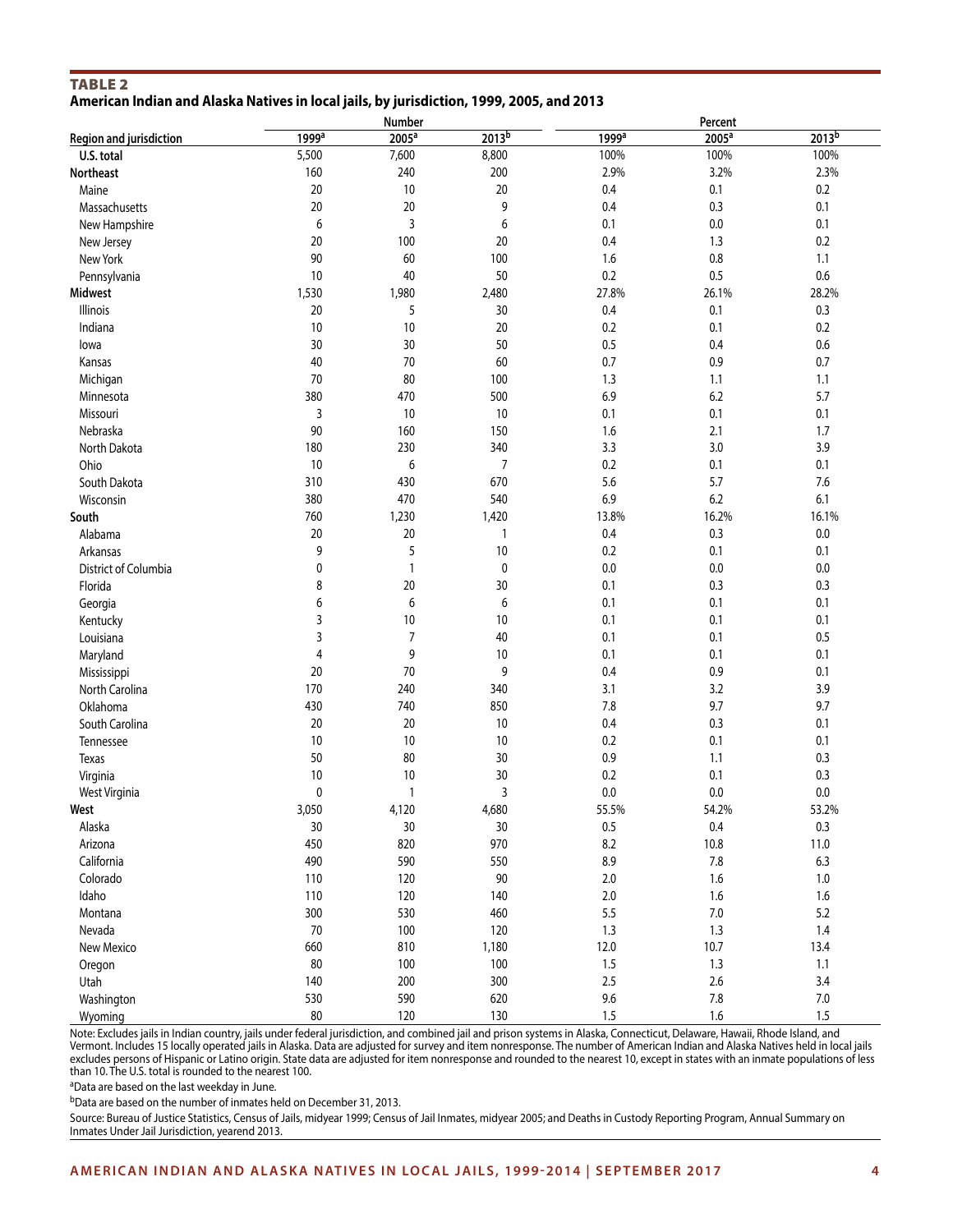#### **About 22% of jails held at least one AIAN inmate**

Approximately 700 local jail facilities (22% of all local jails nationwide) held at least one AIAN inmate on December 31, 2013 **(figure 4)**. Ten facilities held more than 100 AIAN inmates at yearend (ranging from 124 to 353 inmates). In 4 of these 10 facilities, AIAN inmates made up more than 50% of their total population. In 2 of these 10 facilities, AIAN inmates made up less than 10% of their total inmate population. Three of these 10 facilities held about 10% of all AIAN inmates held in the 700 local jail facilities: San Juan County Adult Detention Center, New Mexico (353); Maricopa County Jail System, Arizona (324); and Pennington County Jail, South Dakota (262).

Of the approximately 700 facilities holding at least one AIAN inmate on December 31, 2013, 4 facilities reported that AIANs made up all of their inmate population (each of these facilities reported holding fewer than 10 inmates), 40 facilities reported that AIANs made up at least half of their inmate population, and 64 facilities reported AIANs made up at least a third of their inmate population. In comparison, 216 facilities reported that AIAN inmates made up less than 1% of their inmate population.

# **A small number of inmates were held for tribal authorities**

Fifty-three local jail facilities held approximately 540 inmates for tribal authorities on December 31, 2013. Of these, 25 facilities held about 325 inmates for the Bureau of Indian Affairs (BIA), and 28 facilities held about 215 inmates for AIAN tribal governments.<sup>3</sup> The 540 inmates held on behalf of tribal authorities made up a small portion of both the 731,600 inmates held on December 31, 2013, and the estimated 109,000 inmates held in local jails for all authorities (including federal, state, and tribal authorities).

#### **The AIAN jail incarceration rate continued to increase**

At yearend 2013, local jails in the United States incarcerated 237 persons per 100,000 residents of all ages and races and Hispanic ethnicity. This was a slight increase from 1999 (228 per 100,000), but a decline from 259 persons per 100,000 residents in 2005 **(table 3)**. For AIANs (single race, not of Hispanic or Latino origin), the jail incarceration rate in 2013 (398 per 100,000 AIAN U.S. residents) was higher than the national rate.4 Though the national incarceration rate decreased from 2005 to 2013, the AIAN incarceration rate increased from 359 in 2005 to 398 in 2013. While AIANs

3Inmates held for the BIA and tribal governments were typically AIAN. <sup>4</sup>Based on a single race and excludes persons of Hispanic or Latino origin.

#### Figure 4



**Geographic distribution of local jail facilities holding American Indian and Alaska Native inmates, December 31, 2013**

Source: Bureau of Justice Statistics, Deaths in Custody Reporting Program, Annual Summary on Inmates Under Jail Jurisdiction, 2013.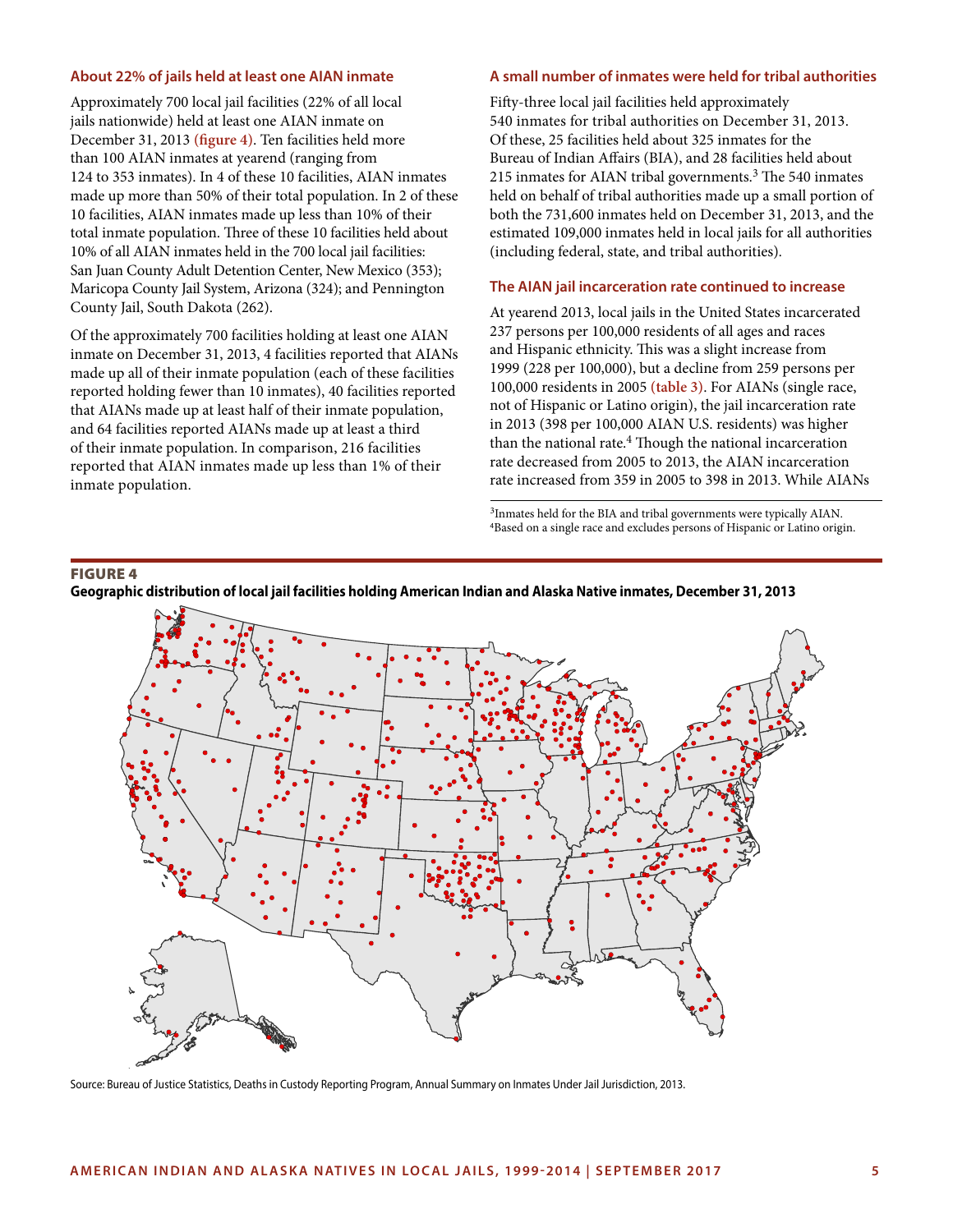# Table 3

|  | Local jail inmates per 100,000 U.S. residents, by race and Hispanic origin and jurisdiction, 1999, 2005, and 2013 |  |  |  |  |
|--|-------------------------------------------------------------------------------------------------------------------|--|--|--|--|
|  |                                                                                                                   |  |  |  |  |

|                         |                   | <b>Total</b>      |                   |                   | American Indian and Alaska Native* |                   |                   | All other races and Hispanic origin |                   |
|-------------------------|-------------------|-------------------|-------------------|-------------------|------------------------------------|-------------------|-------------------|-------------------------------------|-------------------|
| Region and jurisdiction | 1999 <sup>a</sup> | 2005 <sup>a</sup> | 2013 <sup>b</sup> | 1999 <sup>a</sup> | 2005 <sup>a</sup>                  | 2013 <sup>b</sup> | 1999 <sup>a</sup> | 2005 <sup>a</sup>                   | 2013 <sup>b</sup> |
| U.S. total              | 228               | 259               | 237               | 288               | 359                                | 398               | 228               | 258                                 | 236               |
| Northeast               | 193               | 197               | 183               | 158               | 218                                | 178               | 193               | 197                                 | 183               |
| Maine                   | 89                | 117               | 132               | 304               | 169                                | 276               | 88                | 117                                 | 131               |
| Massachusetts           | 174               | 197               | 154               | 190               | 199                                | 74                | 174               | 197                                 | 155               |
| New Hampshire           | 133               | 132               | 139               | 247               | 109                                | 215               | 132               | 132                                 | 139               |
| New Jersey              | 207               | 202               | 171               | 113               | 802                                | 131               | 207               | 201                                 | 171               |
| New York                | 184               | 153               | 137               | 165               | 104                                | 168               | 184               | 154                                 | 137               |
| Pennsylvania            | 225               | 277               | 287               | 80                | 220                                | 263               | 225               | 277                                 | 287               |
| <b>Midwest</b>          | 154               | 187               | 176               | 429               | 522                                | 618               | 153               | 185                                 | 173               |
| Illinois                | 139               | 157               | 160               | 85                | 27                                 | 145               | 139               | 157                                 | 160               |
| Indiana                 | 215               | 280               | 253               | 89                | 78                                 | 154               | 215               | 281                                 | 253               |
| lowa                    | 104               | 123               | 130               | 428               | 414                                | 538               | 104               | 122                                 | 129               |
| Kansas                  | 165               | 252               | 237               | 173               | 314                                | 257               | 165               | 251                                 | 237               |
| Michigan                | 158               | 179               | 165               | 135               | 153                                | 170               | 159               | 179                                 | 165               |
| Minnesota               | 105               | 137               | 118               | 693               | 838                                | 866               | 98                | 129                                 | 110               |
| Missouri                | 127               | 180               | 189               | 16                | 54                                 | 54                | 127               | 181                                 | 190               |
| Nebraska                | 131               | 176               | 186               | 668               | 1,081                              | 977               | 127               | 169                                 | 179               |
| North Dakota            | 93                | 148               | 171               | 606               | 691                                | 912               | 67                | 118                                 | 130               |
| Ohio                    | 148               | 173               | 157               | 49                | 28                                 | 33                | 148               | 173                                 | 157               |
| South Dakota            | 145               | 185               | 199               | 521               | 649                                | 944               | 112               | 141                                 | 131               |
| Wisconsin               | 239               | 258               | 212               | 870               | 997                                | 1,085             | 234               | 252                                 | 204               |
| South                   | 297               | 343               | 309               | 130               | 182                                | 185               | 299               | 344                                 | 310               |
| Alabama                 | 261               | 332               | 322               | 128               | 71                                 | 4                 | 262               | 333                                 | 324               |
| Arkansas                | 189               | 220               | 291               | $70\,$            | 29                                 | 63                | 190               | 222                                 | 293               |
| District of Columbia    | 318               | 645               | 378               | $\mathbf 0$       | 82                                 | $\pmb{0}$         | 319               | 646                                 | 379               |
| Florida                 | 338               | 358               | 268               | 17                | 37                                 | 56                | 339               | 359                                 | 268               |
| Georgia                 | 422               | 496               | 417               | 37                | 32                                 | 25                | 422               | 497                                 | 418               |
| Kentucky                | 262               | 402               | 437               | 59                | 162                                | 126               | 262               | 402                                 | 437               |
| Louisiana               | 586               | 704               | 669               | 18                | 29                                 | 139               | 589               | 708                                 | 672               |
| Maryland                | 212               | 221               | 194               | 30                | 65                                 | 86                | 212               | 222                                 | 194               |
| Mississippi             | 321               | 391               | 448               | 200               | 524                                | 63                | 321               | 390                                 | 449               |
| North Carolina          | 174               | 198               | 188               | 177               | 234                                | 307               | 174               | 197                                 | 187               |
| Oklahoma                | 201               | 270               | 329               | 169               | 262                                | 271               | 203               | 271                                 | 334               |
| South Carolina          | 226               | 287               | 228               | 163               | 118                                | 77                | 226               | 288                                 | 228               |
| Tennessee               | 358               | 406               | 410               | 107               | 79                                 | 73                | 358               | 407                                 | 411               |
| Texas                   | 289               | 291               | 250               | 89                | 98                                 | 39                | 290               | 292                                 | 251               |
| Virginia                | 265               | 349               | 347               | 62                | 61                                 | 150               | 266               | 350                                 | 348               |
| West Virginia           | 138               | 224               | 217               | $\mathbf 0$       | 31                                 | 77                | 138               | 225                                 | 217               |
| West                    | 224               | 242               | 216               | 352               | 438                                | 506               | 222               | 239                                 | 213               |
| Alaska                  | $\vdots$          | $\ddot{\cdot}$    | $\ddot{\cdot}$    |                   | $\ddot{\cdot}$                     |                   | $\ddot{\cdot}$    |                                     |                   |
| Arizona                 | 216               | 261               | 210               | 196               | 309                                | 361               | 217               | 258                                 | 204               |
| California              | 233               | 227               | 214               | 255               | 312                                | 332               | 233               | 227                                 | 214               |
| Colorado                | 222               | 292               | 221               | 430               | 361                                | 264               | 221               | 292                                 | 221               |
| Idaho                   | 224               | 265               | 207               | 803               | 693                                | 793               | 218               | 260                                 | 201               |
| Montana                 | 172               | 242               | 282               | 540               | 901                                | 743               | 148               | 198                                 | 252               |
| Nevada                  | 271               | 294               | 244               | 248               | 383                                | 475               | 271               | 293                                 | 242               |
| New Mexico              | 300               | 442               | 427               | 428               | 450                                | 660               | 287               | 441                                 | 405               |
| Oregon                  | 189               | 180               | 143               | 204               | 240                                | 225               | 189               | 179                                 | 142               |
| Utah                    | 189               | 273               |                   | 529               | 718                                | 1,079             | 185               |                                     | 239               |
| Washington              | 183               |                   | 247               | 572               | 641                                | 682               | 177               | 268                                 |                   |
|                         | 210               | 202<br>305        | 174               |                   |                                    |                   | 197               | 195                                 | 167<br>235        |
| Wyoming                 |                   |                   | 251               | 780               | 1,064                              | 1,040             |                   | 288                                 |                   |

Note: Excludes jails in Indian country, jails under federal jurisdiction and combined jail and prison systems in Alaska, Connecticut, Delaware, Hawaii, Rhode Island, and Vermont. :Not calculated for 15 locally operated jails in Alaska due to low population counts.

\*Excludes persons of Hispanic or Latino origin and persons of two of more races.

aData are based on the last weekday in June.

bData are based on the number of inmates held on December 31, 2013.

Source: Bureau of Justice Statistics, Census of Jails, midyear 1999; Census of Jail Inmates, midyear 2005; and Deaths in Custody Reporting Program, Annual Summary on Inmates Under Jail Jurisdiction, yearend 2013. Residential populations are based on Intercensal Estimates of the Resident Population for 1999, 2005, and 2013.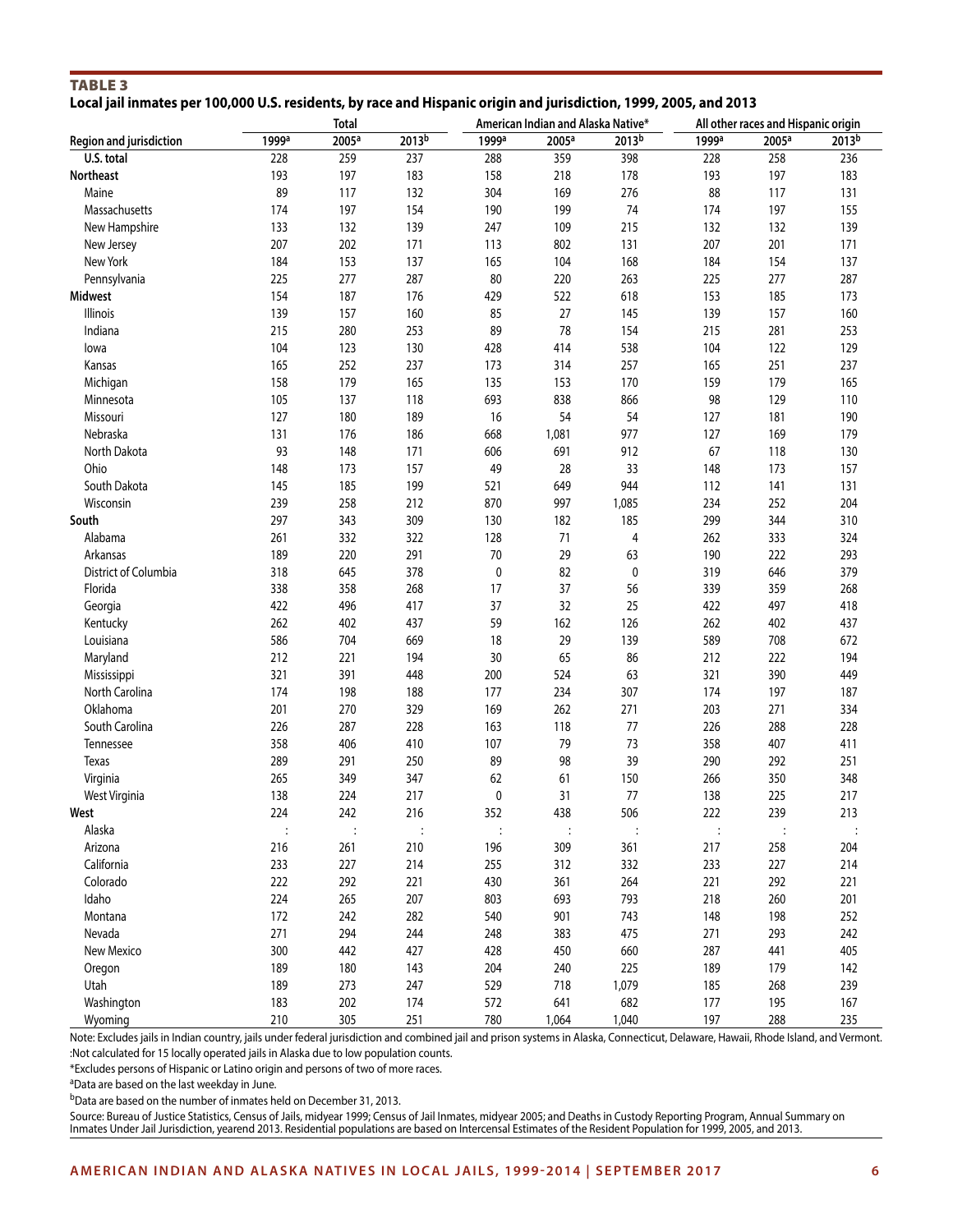in the U.S. resident population grew 16% from 1999 to 2013. the number of AIANs held in local jails increased 60%, which resulted in the higher incarceration rate in 2013.

Wisconsin had the highest AIAN jail incarceration rate in 2013. From 1999 to 2013, its rate increased 25%, from 870 to 1,085 per 100,000 AIAN Wisconsin residents. The number of AIAN inmates held in Wisconsin jails increased 42% (160 inmates) during the same period, while its AIAN resident population increased by 15%. At yearend 2013, five other states had an AIAN jail incarceration rate of at least 900 per 100,000 residents of all ages: Utah (1,079 per 100,000), Wyoming (1,040), Nebraska, (977), South Dakota (944), and North Dakota (912). From 1999 to 2013, Utah's incarceration rate increased 104%, from 529 to 1,079. The number of AIAN inmates held in Utah jails increased 114% (up 160 inmates) during the same period, while its AIAN resident population increased by 7%. From 1999 to 2013, Wyoming's incarceration rate increased 33%, from 780 to 1,040. The number of AIAN inmates held in Wyoming jails increased 63% (up 50 inmates) during the same period, while its AIAN resident population increased by 23%. In all, 13 states had a higher AIAN incarceration rate than the national AIAN jail incarceration rate (398 per 100,000).

From 1999 to 2013, of the 31 states whose AIAN jail incarceration rate increased, 22 states also experienced an increase in the incarceration rate among inmates of Hispanic origin and all other races other than AIAN. Among the 13 states that had a decrease in the AIAN jail incarceration rate, eight experienced an increase in the jail incarceration rate among inmates of Hispanic origin and all other races other than AIAN.

At yearend 2013, jails in the Midwest (618 per 100,000 AIAN Midwest residents) and West (506) had a higher AIAN jail incarceration rate than the national AIAN jail incarceration rate **(figure 5)**. A similar increase was observed in the Midwest from 1999 (429 AIANs per 100,000 residents) to 2005 (522) and in the West from 1999 (352) to 2005 (438). Jails in the South and Northeast both experienced increases in AIAN incarceration rates between 1999 and 2005. The incarceration rate for AIANs in Southern states was flat between 2005 and yearend 2013 (185 per 100,000 in 2013), while jails in the Northeast had lower incarceration rates in 2013 (178 per 100,000).

#### Figure 5





Source: Bureau of Justice Statistics, Census of Jails, midyear 1999; Census of Jail Inmates, midyear 2005; and Deaths in Custody Reporting Program, Annual Summary on Inmates Under Jail Jurisdiction, yearend 2013.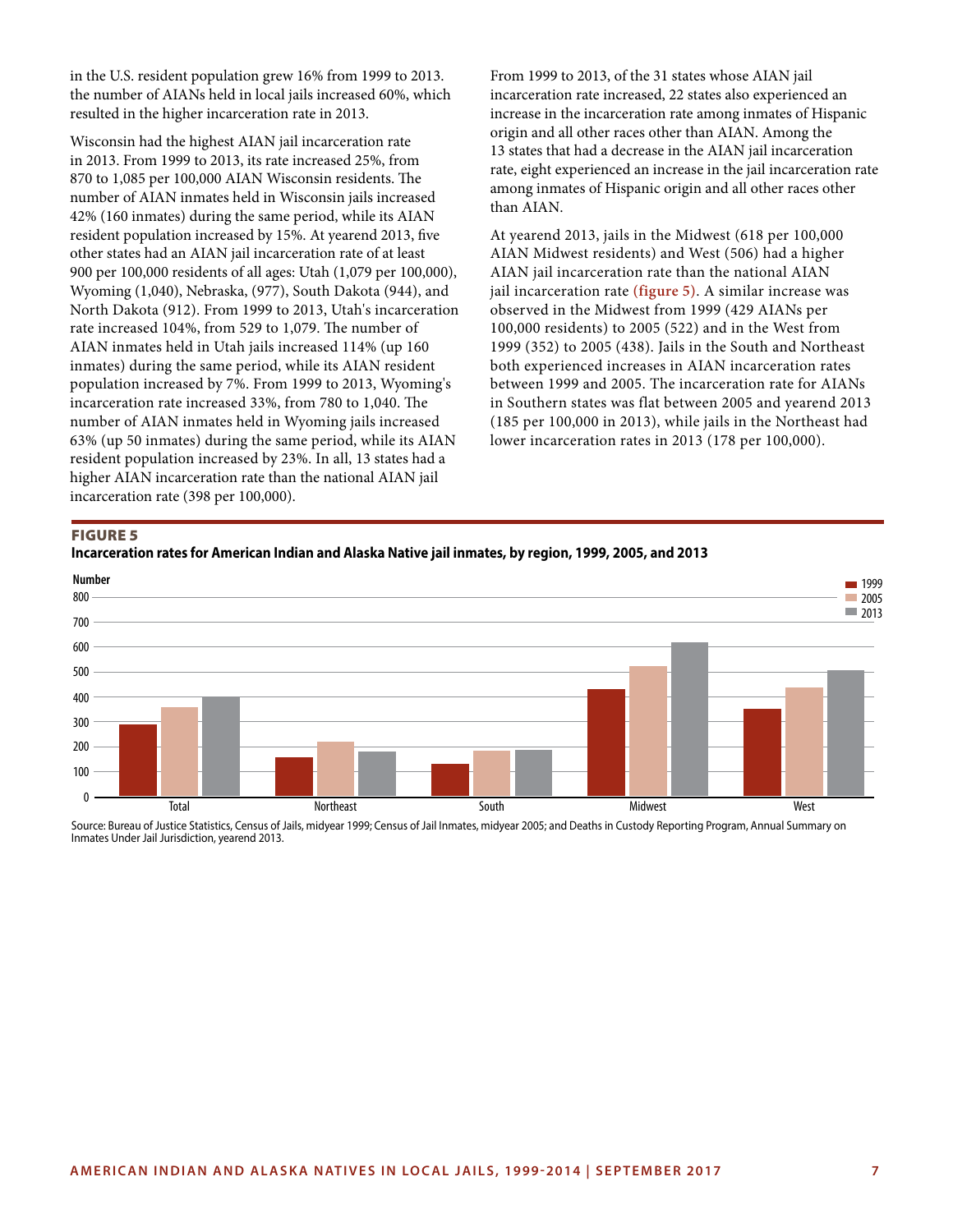## **An estimated 71% of adult AIAN jail inmates were age 39 or younger in 2011**

Males made up 80% of adult AIAN jail inmates (single race, not of Hispanic or Latino origin) in 2011, the most recent year for which detailed survey data are available **(table 4)**. Females accounted for 20% of adult AIAN inmates. The proportions of both AIAN males and females were significantly different than the distribution of male (87%) and female (13%) inmates for all other races and Hispanic origin. An estimated 71% of adult AIAN jail inmates were age 39 or younger. Young adults (ages 18 to 24) accounted for about 20% of all adult AIAN inmates, and 5% of AIAN inmates were age 55 or older. Except for inmates ages 18 to 24, the age distribution of adult AIAN jail inmates was not significantly different from all other races and Hispanic origin combined.

In 2011, nearly a quarter (24%) of the AIAN jail inmates were held for a violent offense, including 5% for a violent sexual offense. AIAN jail inmates were equally as likely as adult jail inmates of all other races and Hispanic origin to be held for violent sexual offense. Drug offenders accounted for 12% of the adult AIAN jail population, which was significantly lower than all other inmates (24%). However, AIAN jail inmates were more likely (14%) than all other inmates (6%) to be held for a DWI/DUI of alcohol or drugs. The distribution of inmates held for an other public order offense (about 1 in 10) was the same for AIAN inmates and inmates of all other races and Hispanic origin.

# **Reporting of race and Hispanic origin data**

For this report, the inmate count of American Indian and Alaska Natives (AIAN) was based on race and Hispanic origin and not on tribal membership. Except for table 5, the AIAN jail population was based on a single race and excludes persons of Hispanic or Latino origin. Table 5 compares selected characteristics of AIAN jail inmates based on the following four race and Hispanic origin categories in the 2011-12 National Inmate Survey (NIS-3):5

- AIAN, single race, not Hispanic or Latino origin
- AIAN, two or more races, not Hispanic or Latino origin
- AIAN, single race, Hispanic or Latino origin
- **All AIAN jail inmates, including Hispanic and** non-Hispanic AIANs and single or multiple race AIANs.

5Excluded AIANs of two or more races who were of Hispanic or Latino origin. These persons were not randomly selected for the NIS-3.

#### TABLE 4

**Characteristics of adult inmates in local jails, by race and Hispanic origin, 2011**

|                                             |         | American<br>Indian and     | All other races<br>and Hispanic |
|---------------------------------------------|---------|----------------------------|---------------------------------|
| <b>Characteristic</b>                       | Total   | Alaska Native <sup>a</sup> | origin*                         |
| Sex                                         |         |                            |                                 |
| Male                                        | 87.3%   | $80.1\%$ **                | 87.3%                           |
| Female                                      | 12.7    | $19.9**$                   | 12.7                            |
| Age                                         |         |                            |                                 |
| $18 - 19$                                   | 5.6%    | $3.8\%$ **                 | 5.6%                            |
| $20 - 24$                                   | 20.2    | $16.5***$                  | 20.3                            |
| $25 - 29$                                   | 18.8    | 20.9                       | 18.8                            |
| $30 - 34$                                   | 16.0    | 15.8                       | 16.1                            |
| $35 - 39$                                   | 11.2    | 14.2                       | 11.2                            |
| $40 - 44$                                   | 9.7     | 9.3                        | 9.7                             |
| $45 - 54$                                   | 14.2    | 14.5                       | 14.2                            |
| 55 or older                                 | 4.2     | 5.0                        | 4.1                             |
| Most serious offense                        |         |                            |                                 |
| Violent sexual <sup>b</sup>                 | 5.1%    | 4.7%                       | 5.2%                            |
| Other violent <sup>c</sup>                  | 16.8    | 18.8                       | 16.8                            |
| Property <sup>d</sup>                       | 25.3    | 23.1                       | 25.4                            |
| Druge                                       | 23.5    | $11.9**$                   | 23.7                            |
| DWI/DUI <sup>f</sup>                        | 5.6     | $13.6***$                  | 5.5                             |
| Other public order offense                  | 8.7     | 9.6                        | 8.6                             |
| Other                                       | 14.9    | 18.2                       | 14.8                            |
| Sentence length                             |         |                            |                                 |
| Unsentenced                                 | 53.3%   | 47.0%**                    | 53.2%                           |
| 29 days or fewer                            | 2.7     | 5.9                        | 2.7                             |
| 30 days to 6 months                         | 10.4    | $16.0**$                   | 10.3                            |
| 6 months to 1 year                          | 10.2    | 10.8                       | 10.2                            |
| 1 to 5 years                                | 14.4    | 14.0                       | 14.4                            |
| 5 years or more                             | 9.1     | $6.3***$                   | 9.2                             |
| <b>Prior incarceration as adult</b>         |         |                            |                                 |
| or juvenile                                 |         |                            |                                 |
| Yes                                         | 71.3%   | 79.3%**                    | 71.3%                           |
| No                                          | 28.7    | $20.7**$                   | 28.7                            |
| Time in current facility since<br>admission |         |                            |                                 |
| 29 days or fewer                            | 31.4%   | 40.5%**                    | 31.4%                           |
| 30 days to 6 months                         | 47.3    | 45.4                       | 47.3                            |
| 6 months to 1 year                          | 13.0    | $8.9**$                    | 13.0                            |
| 1 year or more                              | 8.4     | $5.2***$                   | 8.4                             |
| <b>Total number of inmates</b>              | 720,200 | 12,100                     | 708,100                         |

Note: The NIS-3 was conducted from February 2011 to May 2012. The NIS estimates were ratio adjusted to the midyear 2011 population. See appendix table 4 for standard errors.

\*Comparison group.

\*\*Difference with comparison group is significant at the 95% confidence level. <sup>a</sup>Excludes persons of Hispanic and Latino origin.

bIncludes rape, statutory rape, sexual assault, child molestation, pornography, incest, and indecent exposure.

<sup>c</sup>Includes robbery, manslaughter, attempted murder, and murder.

dIncludes burglary, larceny, theft, auto theft, bad checks, fraud, forgery, arson, and possession of stolen goods.

<sup>e</sup>Includes possessing, selling, trafficking, importing, smuggling, and manufacturing illegal drugs and drug paraphernalia.

<sup>f</sup>Includes driving while intoxicated and driving while under the influence of drugs or alcohol.

Source: Bureau of Justice Statistics, National Inmate Survey, 2011–2012.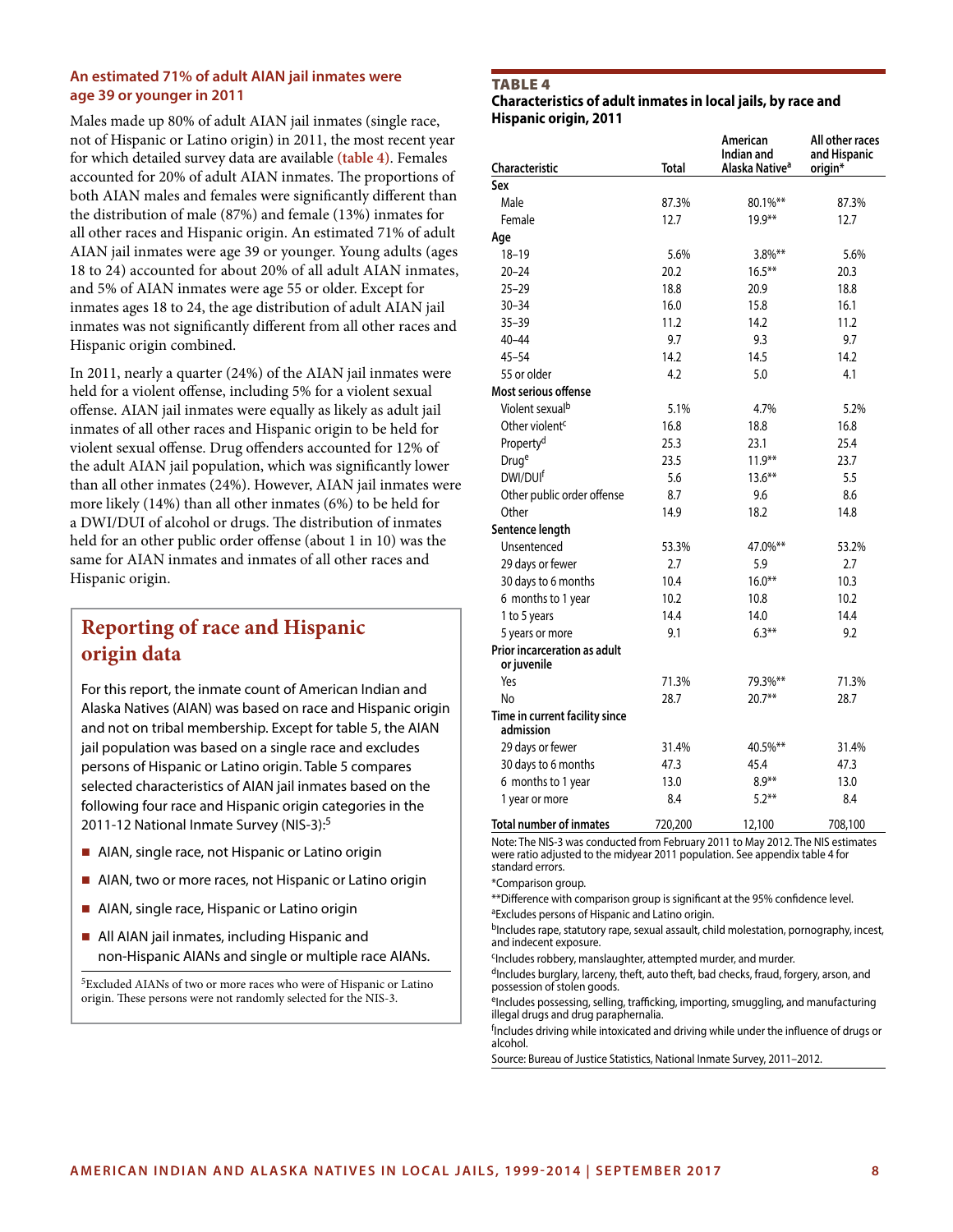In 2011, about 8 in 10 adult AIAN jail inmates had been previously incarcerated in jail, prison, or other correctional facilities. This was higher than all other adult inmates (7 in 10). Adult AIAN jail inmates (53%) were also more likely than all other adult inmates (47%) to be sentenced for their crime. However, AIAN jail inmates (6%) were less likely than all other adult inmates (9%) to be sentenced for 5 years or longer. More adult AIAN inmates (16%) than all other adult inmates (10%) were serving 30 days to 6 months. Nearly 4 in 10 adult AIAN inmates were held in jail for 29 days or fewer since admission, compared to about 3 in 10 inmates of all other races and Hispanic origin combined.

# **The number of jail inmates reporting partial AIAN race was six times greater than persons reporting sole AIAN race**

In 2011, the AIAN adult jail population ranged from an estimated 12,100 inmates (single race, non-Hispanic or Latino origin) to 68,500 inmates (all AIAN jail inmates, including Hispanic and non-Hispanic AIANs and AIANs of single or multiple races) **(table 5)**. (See *Reporting of race and Hispanic origin data* text box for race classification detail.) Of the estimated 68,500 AIAN adult jail inmates, 12,600 were Hispanic or Latino of a single race and 43,800 were non-Hispanic or Latino origin of two or more races.

TABLE 5

**Characteristics of adult American Indian and Alaska Native jail inmates, 2011**

|                                          |              |              | Non-Hispanic      | Hispanic origin, |  |
|------------------------------------------|--------------|--------------|-------------------|------------------|--|
| Characteristic                           | <b>Total</b> | Single race* | Two or more races | single race      |  |
| Sex                                      |              |              |                   |                  |  |
| Male                                     | 84.4%        | 80.1%        | 85.1%             | 86.2%            |  |
| Female                                   | 15.6         | 19.9         | 14.9              | 13.8             |  |
| Age                                      |              |              |                   |                  |  |
| $18 - 19$                                | 6.0%         | 3.8%         | $6.2\%$ **        | $7.3\%**$        |  |
| $20 - 24$                                | 19.7         | 16.5         | $20.9**$          | 18.1             |  |
| $25 - 29$                                | 18.4         | 20.9         | 17.1              | 20.5             |  |
| $30 - 34$                                | 15.7         | 15.8         | 15.4              | 16.8             |  |
| $35 - 39$                                | 11.4         | 14.2         | 11.1              | $9.8**$          |  |
| $40 - 44$                                | 9.5          | 9.3          | 9.8               | 8.5              |  |
| $45 - 54$                                | 14.8         | 14.5         | 14.9              | 14.7             |  |
| 55 or older                              | 4.5          | 5.0          | 4.4               | 4.4              |  |
| Most serious offense                     |              |              |                   |                  |  |
| Violent sexual offense <sup>a</sup>      | 6.8%         | 4.7%         | $7.6\%**$         | 5.8%             |  |
| Other violent <sup>b</sup>               | 18.1         | 18.8         | 17.3              | 20.5             |  |
| Property <sup>c</sup>                    | 25.6         | 23.1         | 26.7              | 23.8             |  |
| Drug <sup>d</sup>                        | 19.2         | 11.9         | $21.8**$          | $17.1***$        |  |
| DWI/DUI <sup>e</sup>                     | 6.0          | 13.6         | $3.7***$          | $6.9**$          |  |
| Other public order offense               | 8.8          | 9.6          | 8.5               | 9.6              |  |
| Other                                    | 15.4         | 18.2         | 14.5              | 16.4             |  |
| Sentence length                          |              |              |                   |                  |  |
| Unsentenced                              | 51.1%        | 47.0%        | 52.5%             | 50.4%            |  |
| 29 days or fewer                         | 3.9          | 5.9          | 2.8               | 5.7              |  |
| 30 days to 6 months                      | 11.2         | 16.0         | $10.4**$          | $9.6***$         |  |
| 6 months to 1 year                       | 9.8          | 10.8         | 9.3               | 10.6             |  |
| 1 to 5 years                             | 15.3         | 14.0         | 15.9              | 14.2             |  |
| 5 years or more                          | 8.7          | 6.3          | 9.1               | 9.5              |  |
| Prior incarceration as adult or juvenile |              |              |                   |                  |  |
| Yes                                      | 75.2%        | 79.3%        | 75.8%             | 69.1%**          |  |
| No                                       | 24.8         | 20.7         | 24.2              | $30.8**$         |  |
| Time in current facility since admission |              |              |                   |                  |  |
| 29 days or fewer                         | 33.1%        | 40.5%        | 30.9%**           | 33.5%**          |  |
| 30 days to 6 months                      | 47.0         | 45.4         | 48.6              | 43.3             |  |
| 6 months to 1 year                       | 11.7         | 8.9          | 11.5              | $14.7**$         |  |
| 1 year or more                           | 8.2          | 5.2          | $9.0***$          | 8.4              |  |
| <b>Total number of inmates</b>           | 68,500       | 12,100       | 43,800            | 12,600           |  |

Note: The NIS-3 was conducted from February 2011 to May 2012. The NIS estimates were ratio adjusted to the midyear 2011 population. See appendix table 5 for standard errors.

\*Comparison group.

\*\*Difference with comparison group is significant at the 95% confidence level.

aIncludes rape, statutory rape, sexual assault, child molestation, pornography, incest, and indecent exposure.

bIncludes robbery, manslaughter, attempted murder, and murder.

<sup>c</sup>Includes burglary, larceny, theft, auto theft, bad checks, fraud, forgery, arson, and possession of stolen goods.

dIncludes possessing, selling, trafficking, importing, smuggling, and manufacturing illegal drugs and drug paraphernalia.

eIncludes driving while intoxicated and driving while under the influence of drugs or alcohol.

Source: Bureau of Justice Statistics, National Inmate Survey, 2011–2012.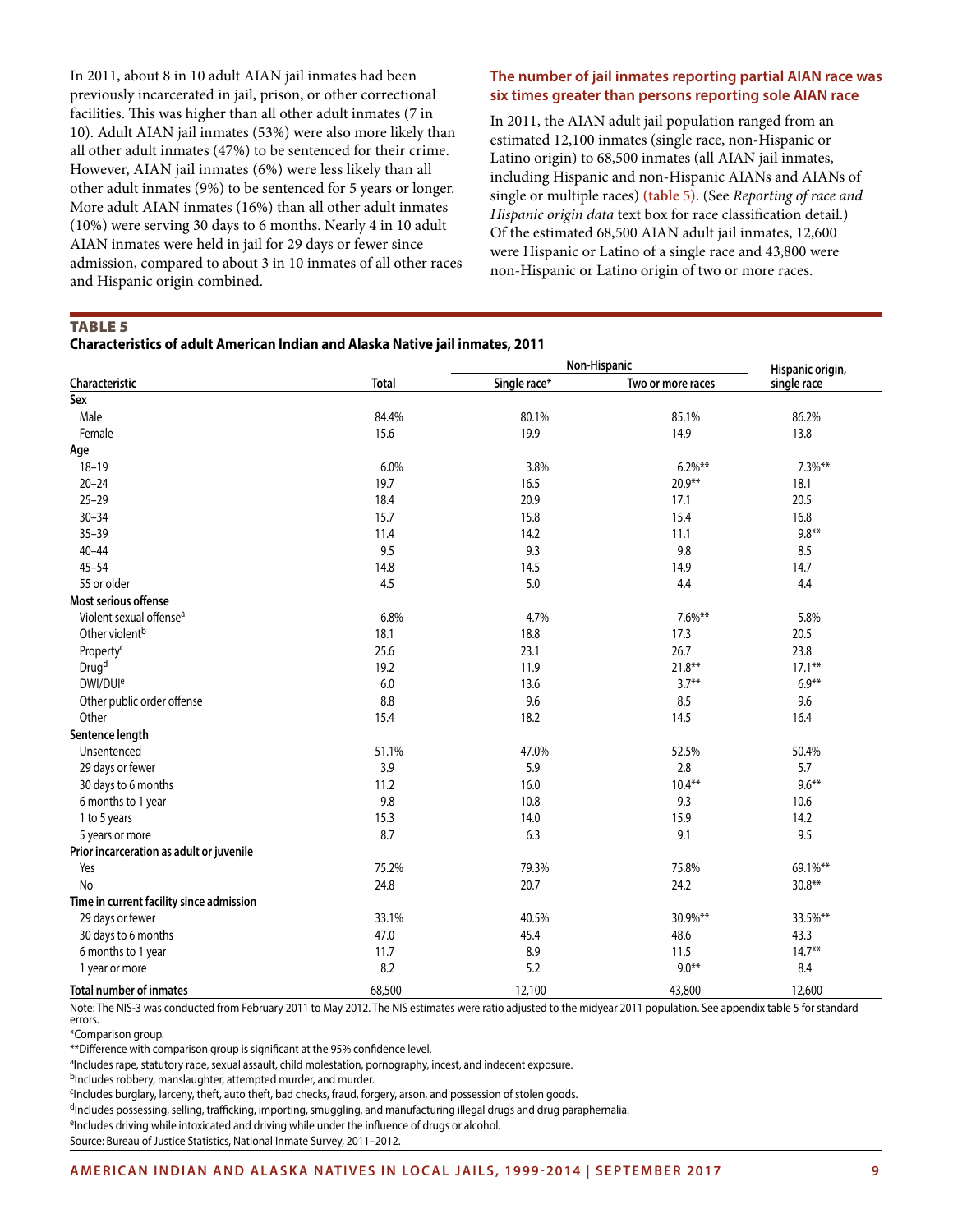Combined, males made up 84% of all AIAN adult jail inmates, which was similar across all the AIAN race and Hispanic origin categories. Regardless of the race and Hispanic origin of adult AIAN inmates, nearly 29% were age 40 or older. In comparison, nearly 4% of single race AIAN non-Hispanic inmates were ages 18 to 19. This was significantly smaller than non-Hispanics AIANs of two or more races (6%) and Hispanics of single race AIAN inmates (7%).

Non-Hispanic AIAN inmates of two or more races were more likely to be held for a violent sexual offense (8%) or a drug law violation (22%) than single race, non-Hispanic AIAN inmates. Similarly, Hispanic single race AIAN inmates were more likely to be held for a drug law violation (17%). Combined, 9% of all AIAN adult jail inmates were held for a public order offense, 18% were held for a violent offense other than sexual violence, and 26% were held in jail for a property crime.

About half (51%) of all AIAN inmates were unsentenced, 4% were serving less than 30 days, and 34% were serving 6 months or more. Non-Hispanic AIAN inmates of a single race were more likely to serve 30 days to 6 months (16%) than non-Hispanic AIAN inmates of two or more races and Hispanic AIAN inmates of a single race (10% each).

# **More than 34,000 American Indian and Alaska Natives were held in local jails and in state and federal prisons in 2014**

The number of American Indian and Alaska Natives (AIAN) (single race, not of Hispanic or Latino origin) incarcerated in jail or prison reached an estimated 34,400 in 2014, up 72% from 20,000 in 1999 **(table 6)**. In 2014, nearly two-thirds (21,600) were held in state (17,900) and federal (3,700) prison. The remaining 12,780 AIANs were held in local jails (10,400) and Indian country jails (2,380). Some AIAN inmates held in local jails may have been adjudicated by a tribal criminal justice system and housed in jails under contracts with tribal, city, or county governments.

From 1999 to 2014, the number of AIAN inmates held in jails and prisons nationwide grew by an annual average of about 3.7%. The largest average annual growth was observed in federal prisons (up 5.2%), followed by local jails (up 4.3%), state prisons (up 3.2%), and Indian country jails (up 2.6%). The AIAN population in federal prison more than doubled (up 113%) from 1,740 in 1999 to about 3,700 in 2014. The number of AIAN inmates held in local jails increased nearly 90% from 1999 to 2014, compared to state prisons (up 61%) and Indian country jails (up 47%).

According to the U.S. Census Bureau, more than 2.3 million non-Hispanic AIANs lived in the United States in 2014, up from 2 million in 1999.<sup>6</sup> The AIAN population accounted for less than 1% of the U.S. resident population. The number of AIANs held in U.S. jails or prisons accounted for 1% of all inmates held in jail or prison in 1999 and 1.6% in 2014.

The incarceration rate for AIANs was higher than the overall national incarceration rate. In 2014, federal, state, local, and tribal correctional facilities held about 1,460 AIAN inmates per 100,000 AIAN U.S. residents, up 50% from a rate of about 980 per 100,000 AIAN in 1999 (not shown). The incarceration rate among inmates of Hispanic origin and all other races other than AIAN remained relatively stable from 1999 (690) to 2014 (680). While the general population increased at similar rates (16% for AIAN and 17% for all other races and Hispanic origin), the number of AIANs incarcerated in jail and prison increased 72% from 1999 to 2014, compared to 15% among inmates of Hispanic origin and all other races combined.

<sup>6</sup>Includes race alone and excludes Hispanic or Latino origin.

# TABLE 6

#### **American Indian and Alaska Natives in jail and prison, 1999, 2005, and 2014**

|                                      |         | Number    |        |       | <b>Percent of American Indian</b><br>and Alaska Native inmates |       | Percent change in number of American<br>Indian and Alaska Native inmates |           |           | Average<br>annual change, |  |
|--------------------------------------|---------|-----------|--------|-------|----------------------------------------------------------------|-------|--------------------------------------------------------------------------|-----------|-----------|---------------------------|--|
| Type of facility                     | 1999    | 2005      | 2014*  | 1999  | 2005                                                           | 2014  | 1999-2005                                                                | 2005-2014 | 1999-2014 | 1999-2014                 |  |
| Total                                | 20,000  | 27,300    | 34,400 | 100%  | 100%                                                           | 100%  | 36.5%                                                                    | 26.0%     | 72.0%     | 3.7%                      |  |
| Local jails <sup>a</sup>             | 5.500** | $7.600**$ | 10,400 | 27.5% | 27.8%                                                          | 30.2% | 38.2%                                                                    | 36.8%     | 89.1%     | 4.3%                      |  |
| Jails in Indian country <sup>a</sup> | .620    | 1.810     | 2,380  | 8.1   | 6.6                                                            | 6.9   | 11.7                                                                     | 31.5      | 46.9      | 2.6                       |  |
| State prisons <sup>b</sup>           | 11,100  | 14,700    | 17,900 | 55.5  | 53.8                                                           | 52.0  | 32.4                                                                     | 21.8      | 61.3      | 3.2                       |  |
| Federal prisons <sup>b</sup>         | .740    | 3,200     | 3,700  | 8.7   | 11.7                                                           | 10.8  | 83.9                                                                     | 15.6      | 112.6     | 5.2                       |  |

Note: Detail may not sum to total due to rounding. Local jail data are based on a sample survey and are subject to sampling error. The 2005 Indian country jail population was estimated based on the average annual population change for jails reporting in both 2004 and 2007. Excludes 64 AIAN inmates held in Federal Bureau of Prison detention centers at yearend 2013.

\*Comparison year on local jails.

\*\*Difference with comparison year is significant at the 95% confidence level.

aData are based on the number of inmates held on the last weekday in June.

bState and federal prison data are based on the number of inmates held on December 31.

Source: Bureau of Justice Statistics, Annual Survey of Jails, midyear 2014; Census of Jails, midyear 1999; Census of Jail Inmates, midyear 2005; Survey of Jails in Indian Country, midyear 1999 and 2014; and the National Prisoners Statistics program, yearend 1999, 2005, and 2014.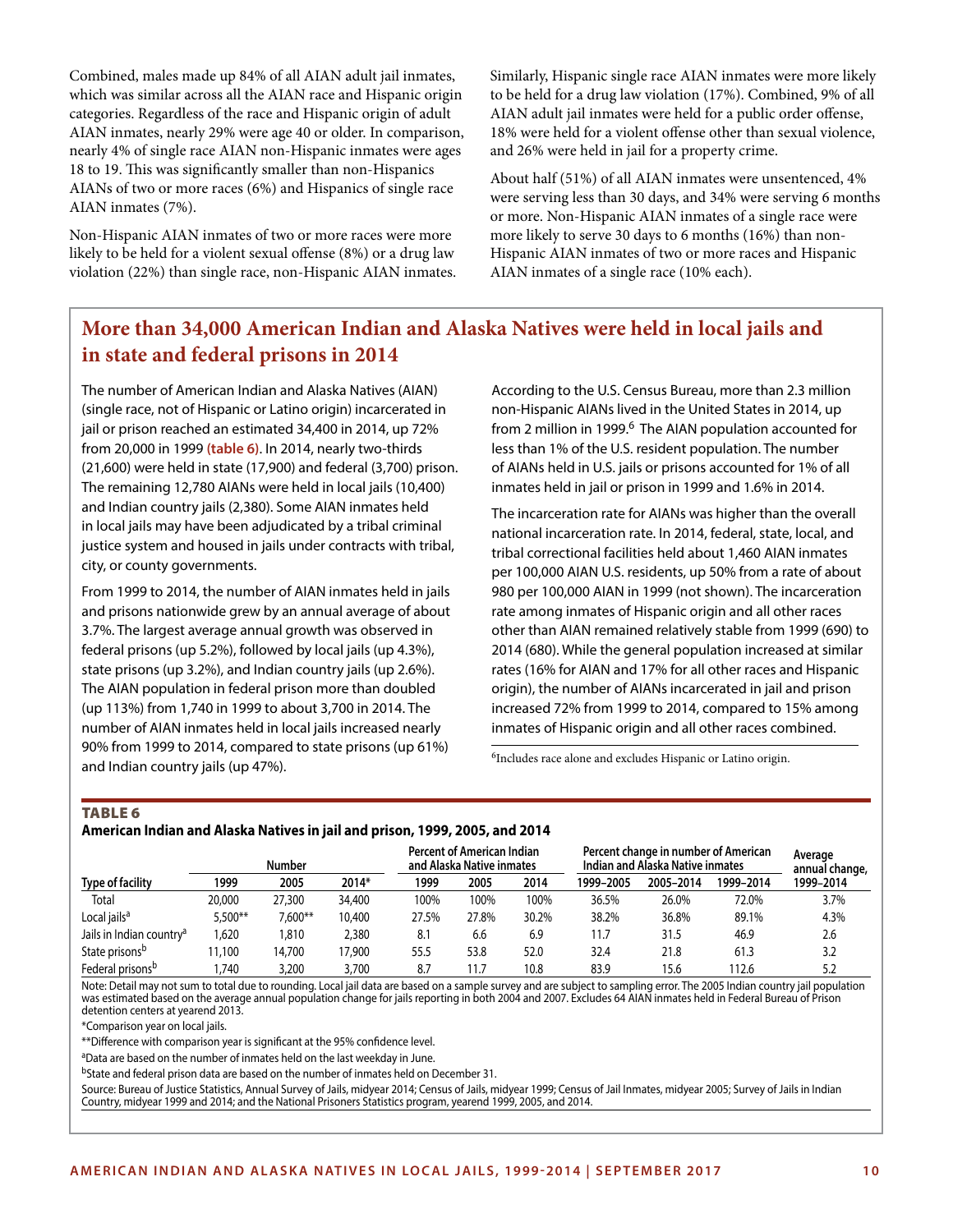# **Methodology**

## **Census of Jails**

The Bureau of Justice Statistics' (BJS) Census of Jails is part of a series of data collections that describes the nation's local jail inmates and facility characteristics and is a complete enumeration of the more than 3,100 local jails in the United States. Because the census is a complete enumeration, the results are not subject to sampling error. The census supplies the sampling frame for BJS's Annual Survey of Jails, the Survey of Inmates in Local Jails, and the National Inmate Survey.

Data from Federal Bureau of Prisons (BOP) facilities that function as jails are included in the census. Locally operated jails in Alaska, which hold inmates beyond arraignment and are staffed by municipal or county employees, are included in the census. Local jails are intended for adults but sometimes hold juveniles. The census excludes temporary holding facilities, such as drunk tanks and police lockups, that do not hold persons after they are formally charged in court (usually within 72 hours of arrest). The census also excludes state-operated facilities in Alaska, Connecticut, Delaware, Hawaii, Rhode Island, and Vermont, which have combined jail-prison systems, and are counted in BJS's prison collections.

The Census of Jails collects facility-level information on the—

- number of confined inmates and persons under the supervision of jail authorities but not confined in jail
- number of inmates participating in weekend programs
- number of confined non-U.S. citizens
- number of confined inmates by sex and adult or juvenile status
- number of juveniles held as adults
- $\blacksquare$  conviction and sentencing status
- offense type
- number of inmates held by race or Hispanic origin
- number of inmates held for other jurisdictions or authorities
- **a** average daily population
- rated capacity
- number of admissions and releases
- **program participation for nonconfined inmates**
- operating expenditures
- staff by occupational category and race or Hispanic origin.

## *2013 Census of Jails*

The 2013 census included all locally administered confinement facilities (3,163) under the authority of 2,872 local jurisdictions. However, the results were affected by unit and item nonresponse. The unit-level response rate for the census was 92.4%. Missing item-level response was 1% for the inmate population and 5% for inmate race or Hispanic origin. Detailed information on the 2013 Census of Jails methodology, survey nonresponse, imputation, and weighting procedures is available in *Census of Jails: Population Changes, 1999–2013* (NCJ 248627, BJS web, December 2015). For this report, BJS re-estimated the race data for 18 facilities that imputation procedures erroneously inflated the American Indian and Alaska Native inmate population. For these 18 facilities, BJS applied the racial distribution reported in the most recent Annual Survey of Jails or Census of Jails closest to the 2013 census to the total confined inmate population reported in the 2013 Census of Jails.

#### *2005 Census of Jail Inmates*

The 2005 Census of Jail Inmates included all locally administered confinement facilities under the authority of 2,853 local jurisdictions, 42 privately operated jails under contract for local governments, and 65 multi-jurisdiction jails administered by two or more local governments. Thirteen facilities maintained by the BOP and functioning as jails were included in the census but excluded from the report. All jail jurisdictions responded to the census, resulting in a 100% response rate. Missing item-level response for inmate race or Hispanic origin was 5%. For this report, to provide national and state estimates of race, BJS estimated race data for 139 facilities that reported their total confined inmate population, but not race data. For 40 facilities, BJS applied the racial distribution reported in the most recent Annual Survey of Jails or Census of Jails closest to the 2005 census to the total confined inmate population reported in the 2005 Census of Jail Inmates. For 99 facilities that did not report race breakout in a recent data collection, BJS summed the reported and estimated (40 facilities) item values and then multiplied them by a nonresponse adjustment factor (NAF). The NAF was calculated as a ratio of the total number of inmates in all jails by state to the number of inmates in jails by state reported and estimated race data. For additional methodology information, *see Prison and Jail Inmates at Midyear 2005* (NCJ 213133, BJS web, May 2006).

#### *1999 Census of Jails*

The 1999 Census of Jails included all locally administered confinement facilities under the authority of 3,084 local jurisdictions. Of these jurisdictions in the final universe, 251 provided information on critical data items only. Data from six jurisdictions that did not respond to any items on the questionnaire were imputed based on previous survey and census reports. Missing item-level response for inmate race or Hispanic origin was 14%. For this report, to provide national and state total estimates of race, BJS estimated race data for 370 facilities that reported their total confined inmate population, but not race data. For 306 facilities, BJS applied the racial distribution reported in the most recent Annual Survey of Jails or Census of Jails closest to the 1999 census to the total confined inmate population reported in the 1999 Census of Jail Inmates. For 64 facilities that did not report race breakout in a recent data collection, BJS summed the reported and estimated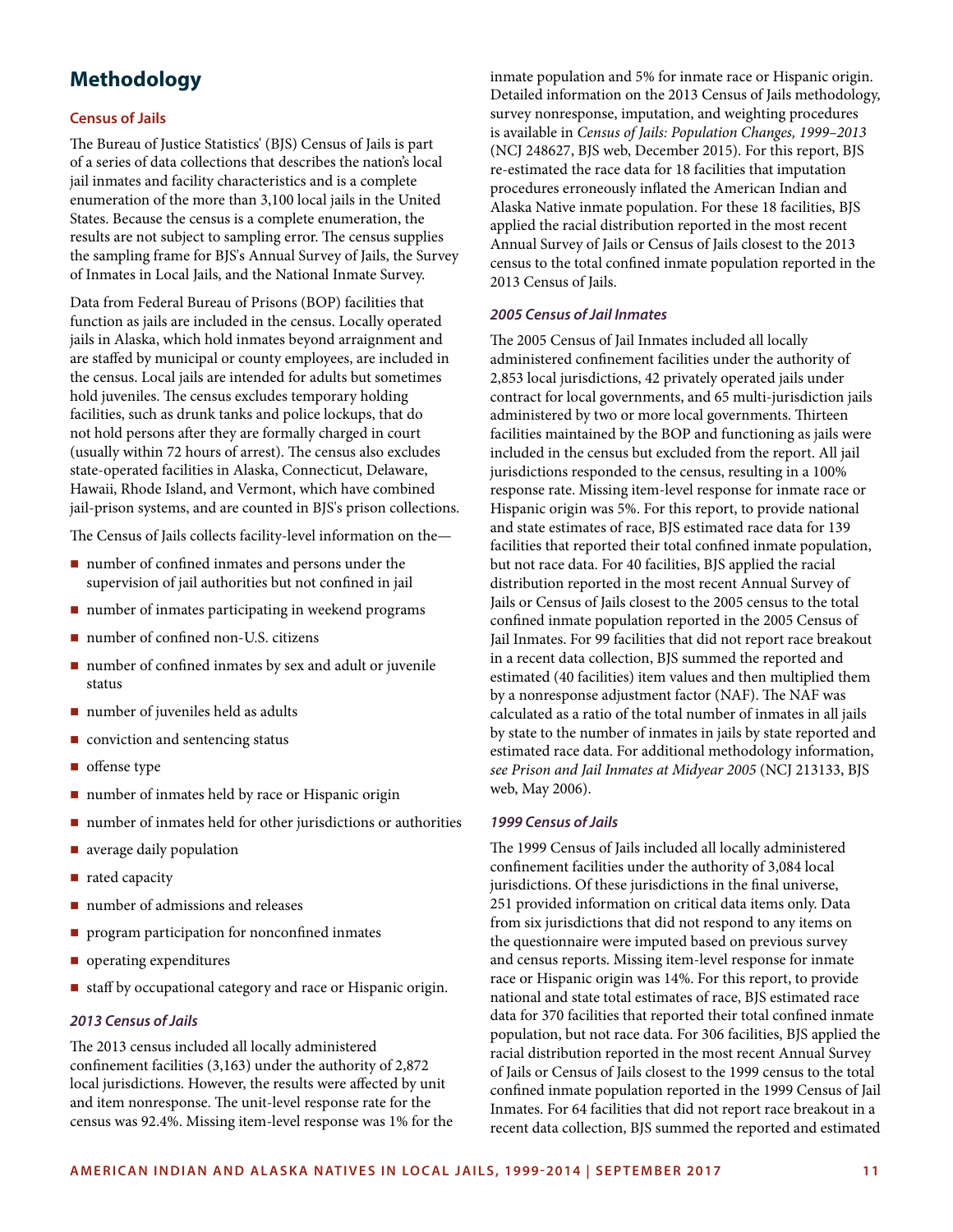(306 facilities) item values and then multiplied them by a NAF. The NAF was calculated as a ratio of the total number of inmates in all jails by state to the number of inmates in jails by state reported and estimated race data. For additional methodology information, see *Census of Jails, 1999* (NCJ 186633, BJS web, August 2001).

# **Annual Survey of Jails**

The ASJ is a sample survey that provides an annual source of aggregate data on local jails and jail inmates. The survey estimates characteristics of the nation's jails and inmates housed in these jails. Data are collected on admissions and releases, number and percentage changes of jail jurisdictions, rated capacities and levels of occupancy, population supervised in the community, methods of community supervision, and crowding issues. The ASJ captures aggregated counts by race and sex, but not race by sex of inmate. The number of American Indians and Alaska Natives held in local jails excludes persons of Hispanic origin. Detailed information on the 2007 through 2014 ASJ methodology, including the survey nonresponse, imputation, and weighting procedures is available in the *Jail Inmates at Midyear* series. For 2000 and 2006 information, see *Prison and Jail Inmates at Midyear 2000* (NCJ 185989, BJS web, March 2001) and *Prison and Jail Inmates at Midyear 2006* (NCJ 217675, BJS web, June 2007).

# **National Inmate Survey**

The report uses data from the 2011-12 National Inmate Survey (NIS-3) to examine the characteristics of adult AIAN inmates held in local jails. The NIS-3 is part of BJS's National Prison Rape Statistics Program, which collects reports of sexual victimization from administrative records and allegations of sexual victimization directly from victims through surveys of inmates in prisons and jails. BJS implemented this program to meet the requirements of the Prison Rape Elimination Act of 2003 (P.L. 108-79). The inmate surveys contain a wide range of data beyond measures of sexual victimization, including items useful for describing inmates held in the state and federal prisons and local jails and their confinement experiences.

BJS conducted NIS-3 in 233 state and federal prisons, 358 jails, and 15 special facilities (military, Indian country, and Immigration and Customs Enforcement (ICE)) between February 2011 and May 2012. The NIS-3 comprised two questionnaires—a survey of sexual victimization and a survey of mental and physical health, past drug and alcohol use, and treatment for substance abuse. Inmates were randomly assigned to receive one of the questionnaires, and the content of the survey remained unknown to facility staff and the interviewers at the time of the interview.

A total of 106,532 inmates participated in NIS-3. Combined, the victimization survey and the randomly assigned companion survey included 43,721 inmates in state and federal prisons, 61,351 inmates in jails, 605 inmates in military facilities, 192 inmates in Indian country jails, and 663 inmates in facilities operated by ICE.

# *Selection of jail facilities*

In designing NIS-3, BJS selected a sample of 393 jails to represent the 2,957 jail facilities identified in the Census of Jail Inmates, 2005, and supplemented the sample with information obtained during the NIS-1 and NIS-2. The 2005 census was a complete enumeration of all jail jurisdictions, including all publicly operated and privately operated facilities under contract to jail authorities. The NIS-3 was restricted to jails that had six or more inmates on June 30, 2005. Jails identified as closed or ineligible during the NIS-1 and NIS-2 were removed from the NIS-3 frame. Based on estimates from the 2011 ASJ, jails in the NIS-3 held an estimated 720,171 inmates age 18 or older and 5,700 inmates ages 16 to 17 on June 30, 2011.

#### *Selection of inmates within jails*

For NIS-3, BJS obtained a roster of inmates immediately prior to the start of data collection at each facility. Inmates age 15 or younger and inmates who had not been arraigned were removed from the roster. Eligible inmates within a facility were placed into one of two stratum based on their age. Inmates who were ages 16 to 17 (juveniles) were placed in one stratum and inmates age 18 or older (adults) were placed in the other. Inmates age 15 or younger were considered ineligible for the NIS-3.

#### *Selection of adult inmates within jails*

The number of adult inmates sampled in each facility varied based on six criteria:

- an expected 3% sexual victimization prevalence rate
- a desired level of precision based on a standard error of 1.4%
- a projected 65% response rate among selected inmates
- a 10% chance among participating inmates of not receiving the sexual victimization questionnaire
- an adjustment factor of 1.9 to account for the complex survey design
- a pre-arraignment adjustment factor equal to 1 in facilities where the status was known for all inmates and less than 1 in facilities where only the overall proportion of inmates who were pre-arraigned was known.

Each eligible adult inmate was assigned a random number and sorted in ascending order. Inmates were selected from the list up to the expected number of inmates determined by the sampling criteria. Due to the dynamic nature of jail populations, a second roster of inmates was obtained on the first day of data collection. Eligible adult inmates who appeared on the second roster but who had not appeared on the initial roster were identified. These inmates had been arraigned since the initial roster was created or were newly admitted to the facility and arraigned. A random sample of the new inmates was chosen using the same probability of selection used to sample from the first roster.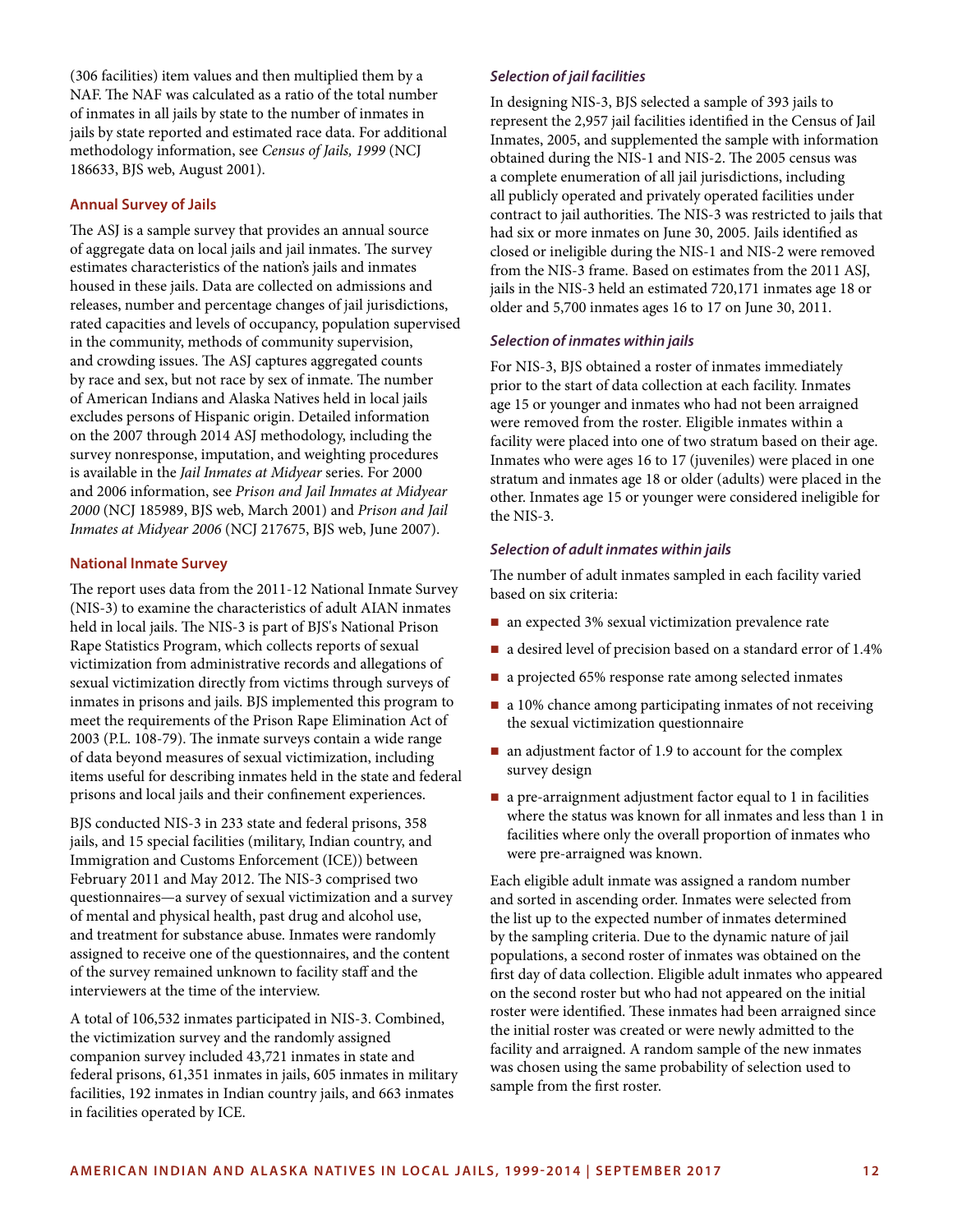Methods for adjusting for survey nonresponse and coverage error are described in detail in *Sexual Victimization in Prisons and Jails as Reported by Inmates, 2011–12* (NCJ 241399, BJS web, May 2013).

## **Survey of Jails in Indian Country**

The annual Survey of Jails in Indian Country (SJIC) provides a source of data on Indian country jails and jail inmates, including counts, movements, facility operations, and staff. In selected years (1998, 2004, 2007, and 2011), additional information was collected on facility programs and services, such as medical assessments and mental health screening procedures, inmate work assignments, counseling, and educational programs.

The enumeration includes all Indian country correctional facilities operated by tribal authorities or the Bureau of Indian Affairs, U.S. Department of the Interior, to describe adult and juvenile jail facilities and detention centers in Indian country. For this report, Indian country included reservations, pueblos, rancherias, and other appropriate areas (18 U.S.C. § 1151). The number of Indian country jail facilities increased from 68 at midyear 1999 to 79 facilities at midyear 2014. Detailed information on the 1999-2014 SJIC methodology, survey nonresponse, and procedures is available in the *Jails in Indian Country* series on the BJS website.

#### **National Prisoner Statistics program**

The National Prisoner Statistics (NPS) program collects annual data on prisoners at yearend. Prior to 2011, the NPS gathered custody population by race at midyear. BJS depends entirely on voluntary participation of state departments of corrections and BOP for NPS data.

The NPS distinguishes between inmates in custody and prisoners under jurisdiction. To have custody of a prisoner, a state or the BOP must hold that inmate in one of its facilities. To have jurisdiction over a prisoner, the state or BOP must have legal authority over that prisoner, regardless of where the prisoner is incarcerated or supervised. Some states were unable to provide counts that distinguish between custody and jurisdiction.

The NPS jurisdiction counts include persons held in prisons, penitentiaries, correctional facilities, halfway houses, boot camps, farms, training or treatment centers, and hospitals. Counts also include prisoners who were temporarily absent (less than 30 days), in court, or on work release; housed in privately operated facilities, local jails, or other state or federal facilities; and serving concurrent sentences for more than one correctional authority.

For table 6, the 1999 and 2005 state and federal prison data are based on the custody population at midyear, and the 2014 data are based on the yearend custody population. For this report, the state and federal custody prison population for 2014 is estimated based on the ratio of the custody count to the jurisdiction count from the 2010 NPS, and applied to the 2014 jurisdiction population by race. Detailed information on the 1999-2014 NPS methodology, the survey nonresponse, and procedures is available in the *Prisoners* series and *Prison and Jail Inmates* series, which are both on the BJS website.

#### **Additional notes for figures**

Data for figures 1-5 exclude jails in Indian country; the federal jurisdiction; and combined jail and prison systems in Alaska, Connecticut, Delaware, Hawaii, Rhode Island, and Vermont. Figures include 15 locally operated jails in Alaska. Data are adjusted for survey and item nonresponse. The number of American Indians and Alaska Natives held in local jails excludes persons of Hispanic origin. Unless noted for a specific year, data are based on the number of inmates held on the last weekday in June.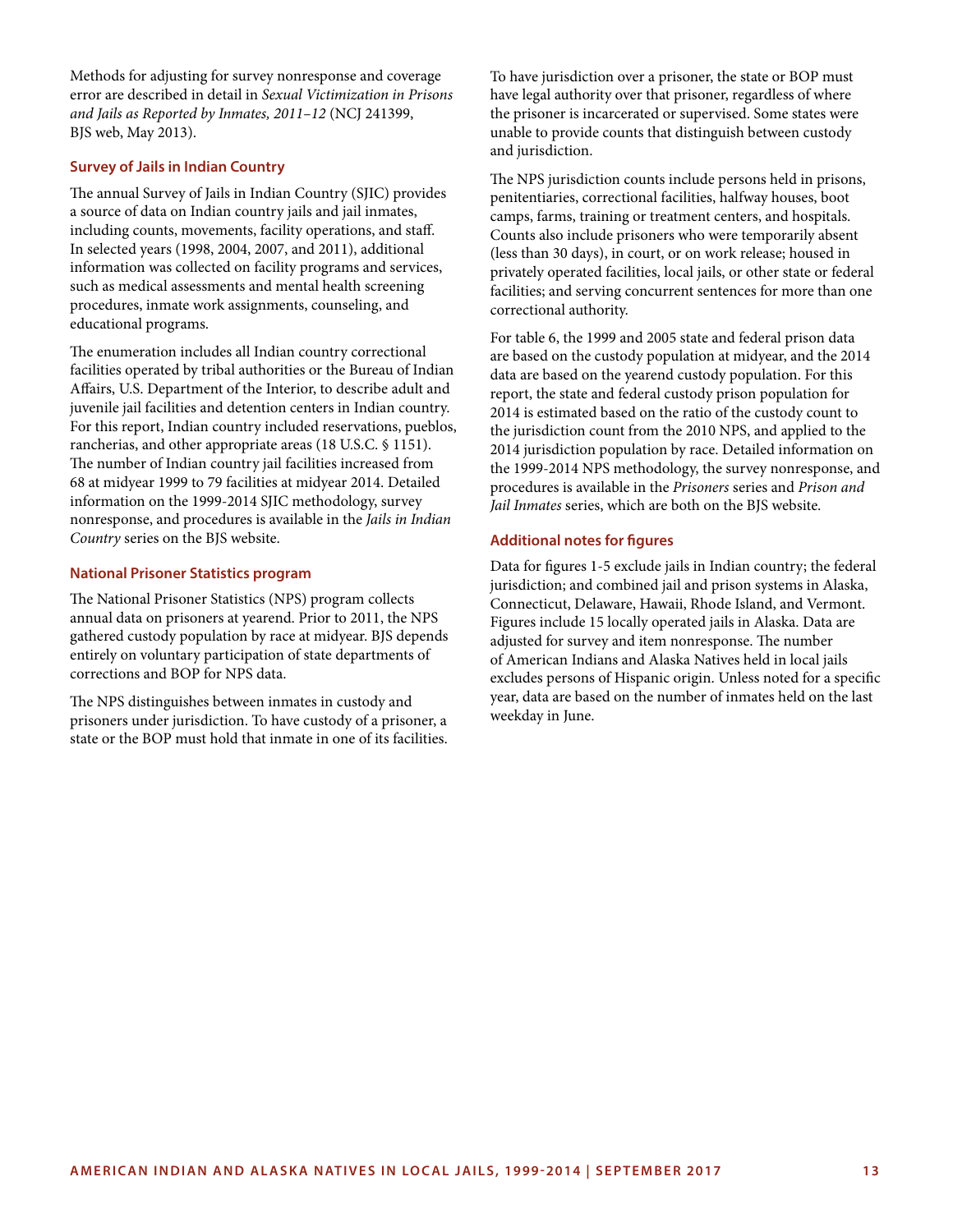#### Appendix Table 1

**Reported data for table 1: Estimated number and percent of inmates in local jails, by race and Hispanic origin, 1999–2000 and 2005–2014**

| Year | American Indian<br>and Alaska Native | All other races and<br>Hispanic origin |
|------|--------------------------------------|----------------------------------------|
| 1999 | 4,519                                | 570,241                                |
| 2000 | 4,974                                | 559,963                                |
| 2005 | 7,270                                | 705,369                                |
| 2006 | 8.052                                | 728,023                                |
| 2007 | 8,347                                | 747,916                                |
| 2008 | 8,638                                | 745,738                                |
| 2009 | 8,328                                | 672,590                                |
| 2010 | 8,223                                | 612,428                                |
| 2011 | 8,527                                | 658,360                                |
| 2012 | 8,292                                | 656,966                                |
| 2013 | 8.793                                | 622,433                                |
| 2013 | 7,521                                | 578,975                                |
| 2014 | 9,285                                | 655,290                                |

Source: Bureau of Justice Statistics, Annual Survey of Jails, midyear 2000 and midyear 2006–2014; Census of Jails, midyear 1999; Census of Jail Inmates, midyear 2005; and Deaths in Custody Reporting Program, Annual Summary on Inmates Under Jail Jurisdiction, yearend 2013.

#### Appendix Table 2

**Standard errors for table 1: Estimated number and percent of inmates in local jails, by race and Hispanic origin, 1999–2000 and 2005–2014**

| Year | Total      | American Indian<br>and Alaska Native | All other races and<br>Hispanic origin |
|------|------------|--------------------------------------|----------------------------------------|
| 1999 | $\tilde{}$ | $\tilde{}$                           | ົ                                      |
| 2000 | 2,504      | 363                                  | 3,146                                  |
| 2005 | $\tilde{}$ | $\sim$                               | $\tilde{}$                             |
| 2006 | 3,552      | 651                                  | 3,817                                  |
| 2007 | 3,720      | 700                                  | 3,938                                  |
| 2008 | 4,016      | 730                                  | 4,127                                  |
| 2009 | 4,231      | 756                                  | 4,847                                  |
| 2010 | 5,430      | 1,031                                | 5,750                                  |
| 2011 | 6,009      | 933                                  | 6,326                                  |
| 2012 | 7,684      | 866                                  | 7,965                                  |
| 2013 | 8.042      | 932                                  | 8,359                                  |
| 2013 | $\tilde{}$ | $\sim$                               | $\tilde{}$                             |
| 2014 | 8,382      | 926                                  | 8,403                                  |

~Not applicable. Data represent a complete enumeration based on a jail census. Source: Bureau of Justice Statistics, Annual Survey of Jails, midyear 2000 and midyear 2006 –2014; Census of Jails, midyear 1999; Census of Jail Inmates, midyear 2005; and Deaths in Custody Reporting Program, Annual Summary on Inmates Under Jail Jurisdiction, yearend 2013.

#### Appendix Table 3

**Confidence intervals for table 1: Estimated number and percent of inmates in local jails, by race and Hispanic origin, 1999–2000 and 2005–2014**

|      |                | Total          | American Indian<br>and Alaska Native |                | All other races and<br>Hispanic origin |                |
|------|----------------|----------------|--------------------------------------|----------------|----------------------------------------|----------------|
| Year | Lower<br>bound | Upper<br>bound | Lower<br>bound                       | Upper<br>bound | Lower<br>bound                         | Upper<br>bound |
| 1999 | $\sim$         | $\sim$         | $\sim$                               | $\sim$         | ∼                                      | $\sim$         |
| 2000 | 616,242        | 626,058        | 4,789                                | 6,211          | 609,434                                | 621,766        |
| 2005 | $\sim$         | $\sim$         | $\tilde{\phantom{a}}$                | $\tilde{}$     | $\sim$                                 |                |
| 2006 | 758,858        | 772,782        | 7,123                                | 9,677          | 749,919                                | 764,881        |
| 2007 | 772,879        | 787,461        | 7,228                                | 9.972          | 763.781                                | 779,219        |
| 2008 | 777,659        | 793,401        | 7,569                                | 10,431         | 768,511                                | 784,689        |
| 2009 | 759,137        | 775,723        | 7,918                                | 10,882         | 748,601                                | 767,599        |
| 2010 | 738,087        | 759,373        | 7,879                                | 11,921         | 727,530                                | 750,070        |
| 2011 | 723,822        | 747,378        | 7,571                                | 11,229         | 713,801                                | 738,599        |
| 2012 | 729,459        | 759,581        | 7,603                                | 10,997         | 719,689                                | 750,911        |
| 2013 | 715,438        | 746.962        | 8,373                                | 12,027         | 704,616                                | 737,384        |
| 2013 | $\sim$         | $\sim$         | $\tilde{\phantom{a}}$                | $\tilde{}$     | $\sim$                                 |                |
| 2014 | 728,172        | 761.028        | 8,585                                | 12,215         | 717.730                                | 750,670        |

Note: Confidence interval indicates that if different samples were drawn, values would fall between the lower and upper bound estimates 95 out of 100 times.

~Not applicable. Data represent a complete enumeration based on a jail census. Source: Bureau of Justice Statistics, Annual Survey of Jails, midyear 2000 and midyear 2006–2014; Census of Jails, midyear 1999; Census of Jail Inmates, midyear 2005; and Deaths in Custody Reporting Program, Annual Summary on Inmates Under Jail Jurisdiction, yearend 2013.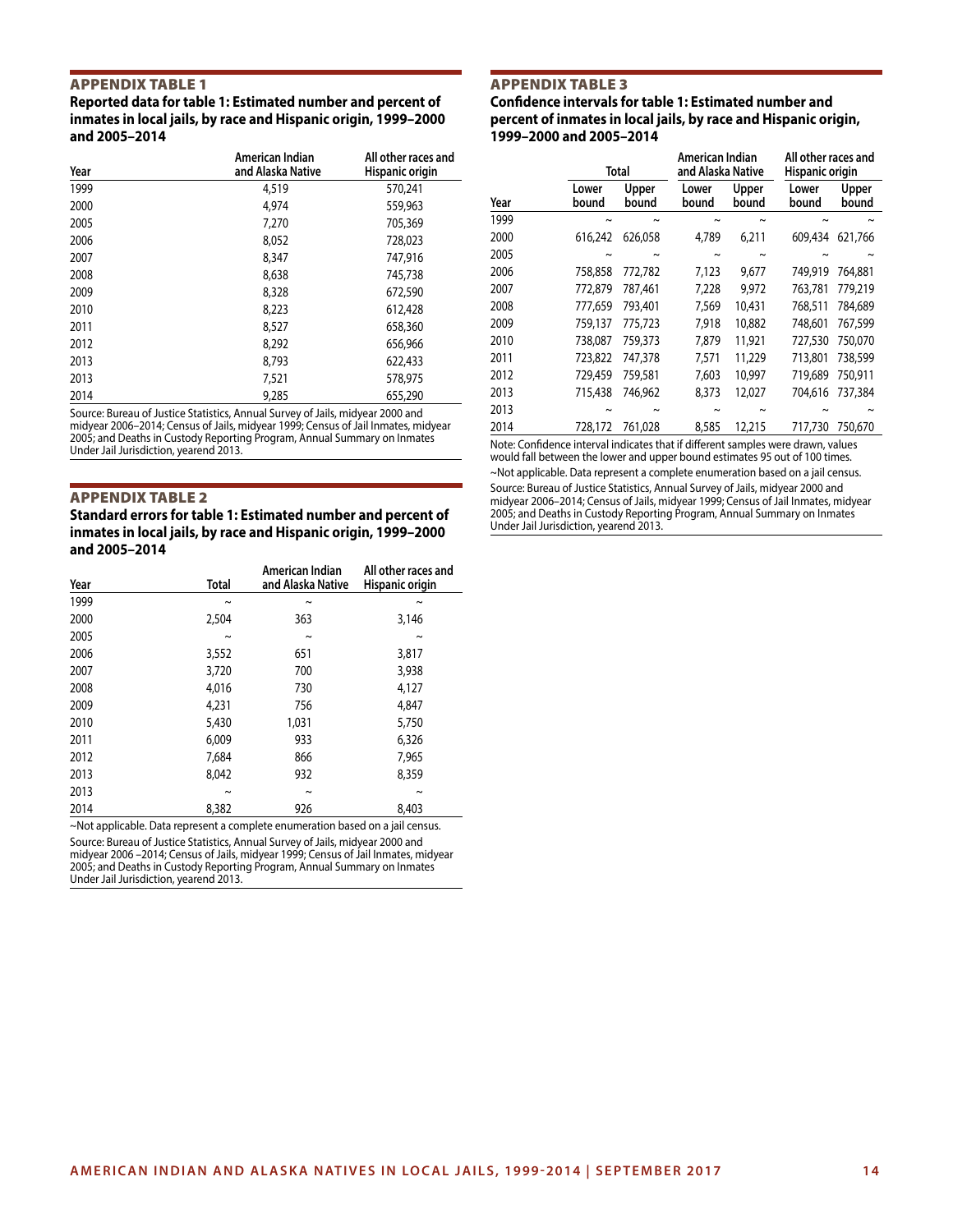| Standard errors for table 4: Characteristics of adult inmates in local jails, by race and Hispanic origin, 2011-2012<br>Characteristic | <b>Total</b> | American Indian and Alaska Native | All other races and Hispanic origin |
|----------------------------------------------------------------------------------------------------------------------------------------|--------------|-----------------------------------|-------------------------------------|
| Sex                                                                                                                                    |              |                                   |                                     |
| Male                                                                                                                                   | 0.74%        | 2.40%                             | 0.74%                               |
| Female                                                                                                                                 | 0.74         | 2.40                              | 0.74                                |
| Age                                                                                                                                    |              |                                   |                                     |
| $18 - 19$                                                                                                                              | 0.20%        | 0.84%                             | 0.20%                               |
| $20 - 24$                                                                                                                              | 0.30         | 1.82                              | 0.30                                |
| $25 - 29$                                                                                                                              | 0.28         | 2.08                              | 0.28                                |
| $30 - 34$                                                                                                                              | 0.26         | 1.86                              | 0.26                                |
| $35 - 39$                                                                                                                              | 0.20         | 1.82                              | 0.20                                |
| $40 - 44$                                                                                                                              | 0.19         | 1.49                              | 0.19                                |
| $45 - 54$                                                                                                                              | 0.34         | 1.52                              | 0.34                                |
| 55 or older                                                                                                                            | 0.16         | 0.88                              | 0.16                                |
| Most serious offense                                                                                                                   |              |                                   |                                     |
| Violent sexual                                                                                                                         | 0.21%        | 0.83%                             | 0.21%                               |
| Other violent                                                                                                                          | 0.55         | 1.88                              | 0.55                                |
| Property                                                                                                                               | 0.41         | 2.42                              | 0.41                                |
| Drug                                                                                                                                   | 0.58         | 1.57                              | 0.58                                |
| DWI/DUI                                                                                                                                | 0.26         | 2.66                              | 0.26                                |
| Other public order offense                                                                                                             | 0.29         | 1.50                              | 0.29                                |
| Other                                                                                                                                  | 0.42         | 2.09                              | 0.42                                |
| Sentence length                                                                                                                        |              |                                   |                                     |
| Unsentenced                                                                                                                            | 0.92%        | 2.95%                             | 0.93%                               |
| 29 days or fewer                                                                                                                       | 0.17         | 1.73                              | 0.17                                |
| 30 days to 6 months                                                                                                                    | 0.40         | 1.92                              | 0.40                                |
| 6 months to 1 year                                                                                                                     | 0.36         | 1.17                              | 0.36                                |
| 1 to 5 years                                                                                                                           | 0.48         | 1.58                              | 0.48                                |
|                                                                                                                                        | 0.46         | 1.30                              | 0.46                                |
| 5 years or more<br>Prior incarceration as adult or juvenile                                                                            |              |                                   |                                     |
| Yes                                                                                                                                    | 0.41%        | 2.91%                             | 0.41%                               |
| No                                                                                                                                     | 0.41         | 2.91                              | 0.41                                |
| Time in current facility since admission                                                                                               |              |                                   |                                     |
|                                                                                                                                        | 0.72%        | 2.54%                             | 0.72%                               |
| 29 days or fewer<br>30 days to 6 months                                                                                                |              |                                   |                                     |
|                                                                                                                                        | 0.52<br>0.40 | 2.49                              | 0.52<br>0.40                        |
| 6 months to 1 year                                                                                                                     | 0.45         | 1.42<br>1.03                      | 0.45                                |
| 1 year or more<br>Source: Bureau of Justice Statistics, National Inmate Survey, 2011-2012.                                             |              |                                   |                                     |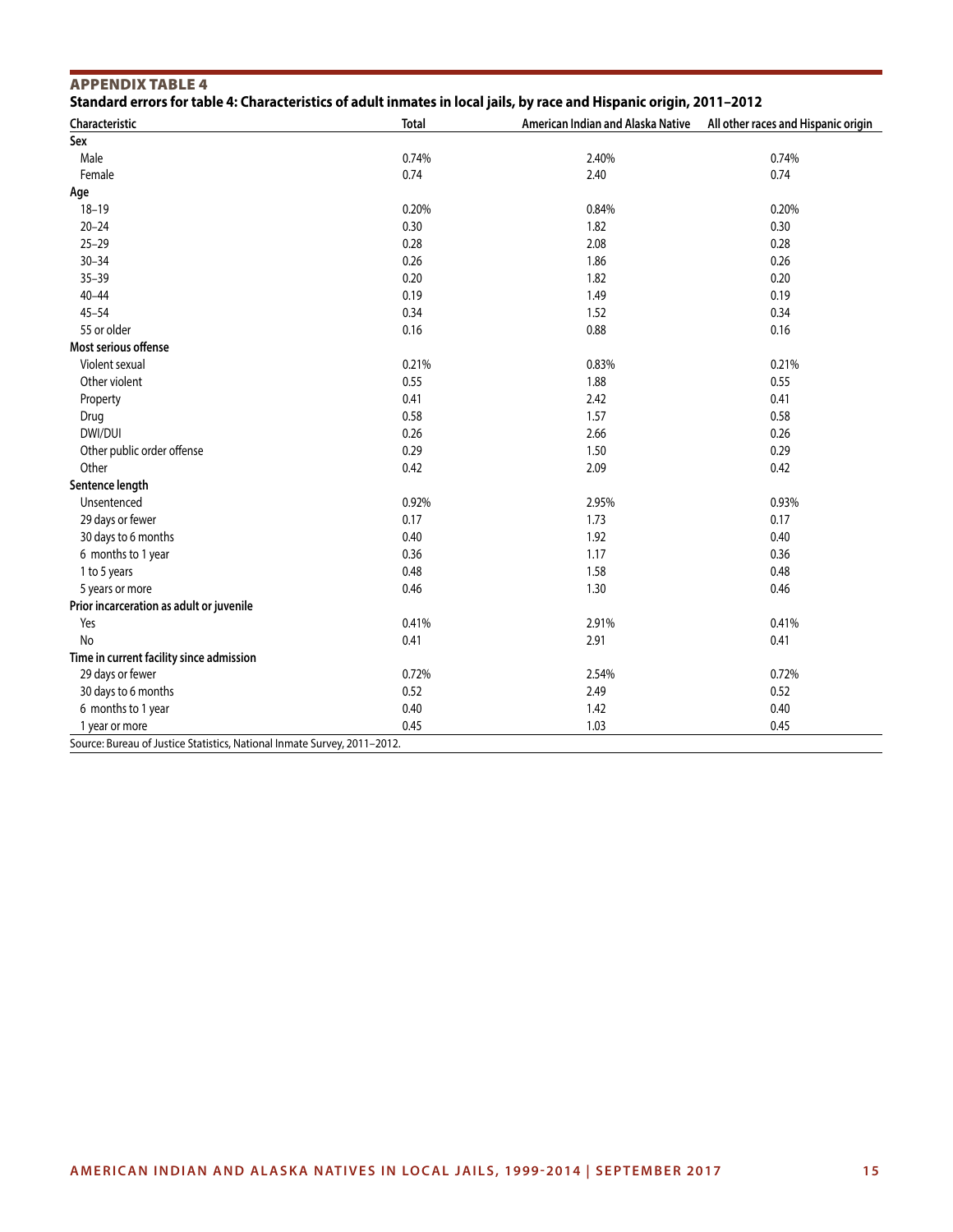| <b>APPENDIX TABLE 5</b>                                                                                         |  |  |  |
|-----------------------------------------------------------------------------------------------------------------|--|--|--|
| Standard errors for table 5: Characteristics of adult American Indian and Alaska Native jail inmates, 2011–2012 |  |  |  |

| Characteristic                           | <b>Total</b> | Non-Hispanic |                   | Hispanic origin, |
|------------------------------------------|--------------|--------------|-------------------|------------------|
|                                          |              | Single race  | Two or more races | single race      |
| Sex                                      |              |              |                   |                  |
| Male                                     | 1.10%        | 2.40%        | 1.70%             | 2.17%            |
| Female                                   | 1.10         | 2.40         | 1.70              | 2.17             |
| Age                                      |              |              |                   |                  |
| $18 - 19$                                | 0.52%        | 0.84%        | 0.66%             | 1.37%            |
| $20 - 24$                                | 0.79         | 1.82         | 0.97              | 1.95             |
| $25 - 29$                                | 0.82         | 2.08         | 1.04              | 1.75             |
| $30 - 34$                                | 0.69         | 1.86         | 0.90              | 1.82             |
| $35 - 39$                                | 0.61         | 1.82         | 0.69              | 1.31             |
| $40 - 44$                                | 0.57         | 1.49         | 0.72              | 1.16             |
| $45 - 54$                                | 0.78         | 1.52         | 0.90              | 2.10             |
| 55 or older                              | 0.43         | 0.88         | 0.51              | 1.33             |
| Most serious offense                     |              |              |                   |                  |
| Violent sexual                           | 0.52%        | 0.83%        | 0.70%             | 1.20%            |
| Other violent                            | 0.86         | 1.88         | 1.01              | 2.08             |
| Property                                 | 1.03         | 2.42         | 1.31              | 1.94             |
| Drug                                     | 0.94         | 1.57         | 1.17              | 1.90             |
| DWI/DUI                                  | 0.72         | 2.66         | 0.46              | 1.34             |
| Other public order offense               | 0.69         | 1.50         | 0.71              | 1.79             |
| Other                                    | 0.94         | 2.09         | 1.08              | 2.57             |
| Sentence length                          |              |              |                   |                  |
| Unsentenced                              | 1.27%        | 2.95%        | 1.44%             | 2.89%            |
| 29 days or fewer                         | 0.56         | 1.73         | 0.40              | 1.41             |
| 30 days to 6 months                      | 0.78         | 1.92         | 0.82              | 1.50             |
| 6 months to 1 year                       | 0.64         | 1.17         | 0.83              | 1.42             |
| 1 to 5 years                             | 0.99         | 1.58         | 1.24              | 1.68             |
| 5 years or more                          | 0.63         | 1.30         | 0.74              | 1.32             |
| Prior incarceration as adult or juvenile |              |              |                   |                  |
| Yes                                      | 0.89%        | 2.91%        | 1.11%             | 2.34%            |
| <b>No</b>                                | 0.89         | 2.91         | 1.11              | 2.34             |
| Time in current facility since admission |              |              |                   |                  |
| 29 days or fewer                         | 1.27%        | 2.54%        | 1.44%             | 2.01%            |
| 30 days to 6 months                      | 1.16         | 2.49         | 1.41              | 2.25             |
| 6 months to 1 year                       | 0.73         | 1.42         | 0.89              | 2.04             |
| 1 year or more                           | 0.69         | 1.03         | 0.93              | 1.32             |